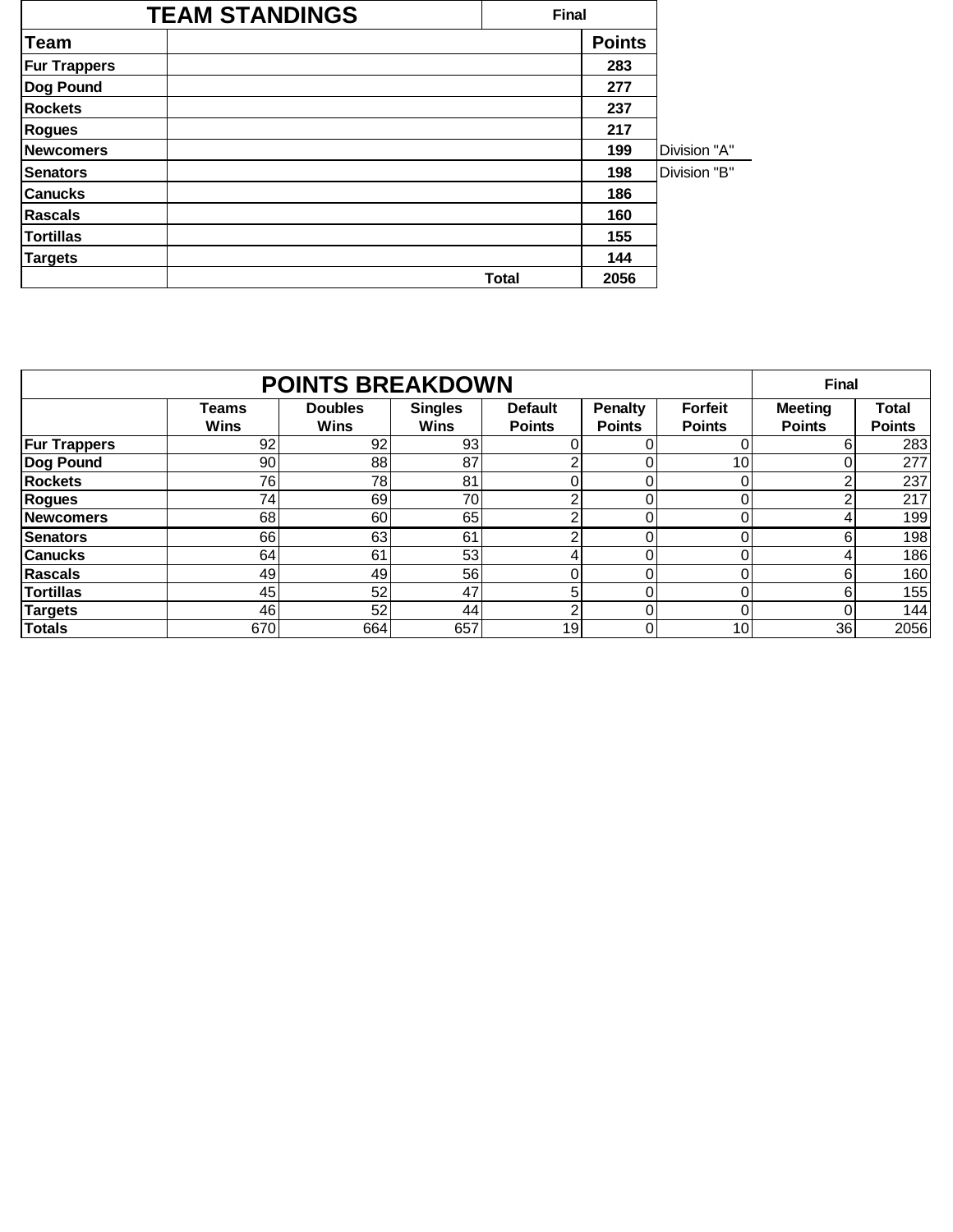## Welland & District Open Dart Teague

Established 1988

Tournament Results 2008-2009

| <b>Event</b>                                                   | <b>Winner</b>                                                 | <b>Runner Up</b>                                               |
|----------------------------------------------------------------|---------------------------------------------------------------|----------------------------------------------------------------|
| <b>Memorial</b>                                                | Ken Dixon, Ray Brown, Mike Murray                             | Mary Mason, Matt McNamara                                      |
| <b>Jimmy Russell Team Select</b>                               | Olwen Benton, Joe Lavalle, Aaron Bell                         | Gloria Armbrust, Chip Barrow, Mike Murray                      |
|                                                                |                                                               |                                                                |
| <b>Sweetheart Mixed Doubles</b>                                | Lori Morin, Donal MacKinnon                                   | Danielle Warnock, Adam Warnock                                 |
| Team Playoffs - "A" Division                                   | <b>Rockets - Clive Benton, Olwen Benton, Ray Armbrust,</b>    | <b>Fur Trappers -</b> Al Lobbezoo, Liz Lobbezoo, Adam Warnock, |
|                                                                | Gloria Armbrust, Aaron Bell, Greg Terry                       | Danielle Warnock, Kris Schaefer, Nancy Dostie, Rachel Lambert  |
|                                                                |                                                               |                                                                |
| Team Playoffs - "B" Division                                   | Canucks - Keiven O'Neill, Lucy Gauthier, Jay Carrigan,        | Targets - Elsie Bell, Ken Dixon, Kerri Dixon, Gary Dixon,      |
|                                                                | ori Morin, Joe Lavalle, Luc Carrier, Lori Leaney, Mark Leaney | Debbie Dixon, Tim Haymes, Kevin Csordas                        |
|                                                                |                                                               |                                                                |
| High / Low Doubles - "A" Division Diana Bartlett, Gibby Gibson |                                                               | Adam Warnock                                                   |
| High / Low Doubles - "B" Division Kevin Csordas, Don Portanova |                                                               |                                                                |
|                                                                |                                                               | Christine Portanova, Gary DiMarco                              |
| Singles - "A" Ladies                                           | Gloria Armbrust                                               | Liz Lobbezoo                                                   |
|                                                                |                                                               |                                                                |
| Singles - "A" Men                                              | Donal MacKinnon                                               | Gibby Gibson                                                   |
| Singles - "B" Ladies                                           | Kerri Dixon                                                   | Sue Matthews                                                   |
|                                                                |                                                               |                                                                |
| Singles - "B" Men                                              | Jay Carrigan                                                  | Don Portanova                                                  |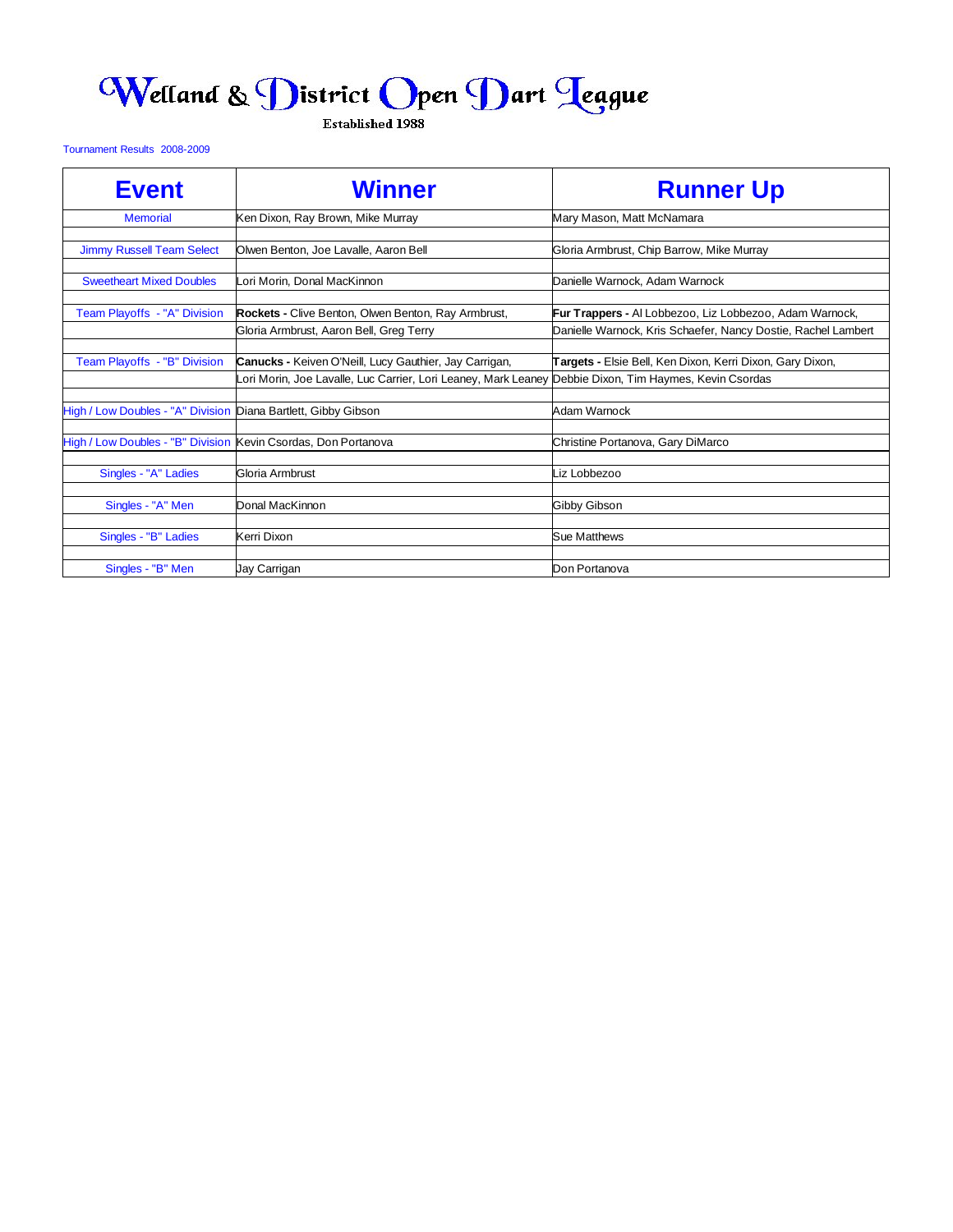| <b>RANK BY PERCENTAGES</b>       |                              |                                |                                |                               |                                 |                                       |
|----------------------------------|------------------------------|--------------------------------|--------------------------------|-------------------------------|---------------------------------|---------------------------------------|
|                                  | <b>TOTAL</b><br><b>TEAMS</b> | <b>TOTAL</b><br><b>DOUBLES</b> | <b>TOTAL</b><br><b>SINGLES</b> | <b>GAMES</b><br><b>PLAYED</b> | <b>GAMES</b><br><b>FINISHED</b> | <b>FINISHING</b><br><b>PERCENTAGE</b> |
| Matt McNamara                    | 98                           | 36                             | 20                             | 154                           | 70                              | 45.45%                                |
| Adam Warnock                     | 130                          | 52                             | 27                             | 209                           | 92                              | 44.02%                                |
| Gibby Gibson                     | 103                          | 37                             | 20                             | 160                           | 68                              | 42.50%                                |
| Donal MacKinnon                  | 90                           | 37                             | 20                             | 147                           | 55                              | 37.41%                                |
| Don Portanova                    | 116                          | 44                             | 25                             | 185                           | 62                              | 33.51%                                |
| Doug Hamilton                    | 114                          | 48                             | 24                             | 186                           | 58                              | 31.18%                                |
| Aaron Bell                       | 110                          | 41                             | 24                             | 175                           | 52                              | 29.71%                                |
| Al Lobbezoo<br>Kris Schaefer     | 126<br>118                   | 48<br>51                       | 26<br>21                       | 200<br>190                    | 59<br>55                        | 29.50%<br>28.95%                      |
| Ray Armbrust                     | 112                          | 47                             | 22                             | 181                           | 52                              | 28.73%                                |
| Remi Riel                        | 103                          | 44                             | 25                             | 172                           | 46                              | 26.74%                                |
| Greg Terry                       | 86                           | 30                             | 17                             | 133                           | 35                              | 26.32%                                |
| Charlie Mason                    | 106                          | 47                             | 23                             | 176                           | 45                              | 25.57%                                |
| Willie Muirhead                  | 97                           | 44                             | 23                             | 164                           | 41                              | 25.00%                                |
| Tim Haymes                       | 67                           | 28                             | 15                             | 110                           | 27                              | 24.55%                                |
| Mike Murray                      | 97                           | 37                             | 22                             | 156                           | 38                              | 24.36%                                |
| Clive Benton                     | 118                          | 46                             | 23                             | 187                           | 45                              | 24.06%                                |
| Keiven O'Neill                   | 127                          | 50                             | 25                             | 202                           | 48                              | 23.76%                                |
| Danielle Warnock                 | 65                           | 30                             | 13                             | 108                           | 25                              | 23.15%                                |
| Roger Fournier                   | 106                          | 46                             | 21                             | 173                           | 40                              | 23.12%                                |
| <b>Steve Minor</b>               | 14                           | 9                              | 3                              | 26                            | 6                               | 23.08%                                |
| Jay Carrigan                     | 125                          | 50                             | 26                             | 201                           | 44                              | 21.89%                                |
| Keith Stratton                   | 121                          | 46                             | 23                             | 190                           | 41                              | 21.58%                                |
| Gilles Mercier                   | 110                          | 42                             | 19                             | 171                           | 36                              | 21.05%                                |
| <b>Rachel Riel</b>               | 92                           | 33                             | 19                             | 144                           | 30                              | 20.83%                                |
| Gloria Armbrust                  | 123                          | 52                             | 27                             | 202                           | 41                              | 20.30%                                |
| Gary DiMarco                     | 111                          | 46                             | 23                             | 180                           | 34                              | 18.89%                                |
| Ken Craigs                       | 111                          | 36                             | 22                             | 169                           | 31                              | 18.34%                                |
| Chip Barrow                      | 73                           | 27                             | 15                             | 115                           | 21                              | 18.26%                                |
| Rachel Lambert                   | 20                           | 9                              | 5                              | 34                            | 6                               | 17.65%                                |
| Louise Brown                     | 121                          | 49                             | 26                             | 196                           | 34                              | 17.35%                                |
| Ray Brown                        | 104                          | 43                             | 23                             | 170                           | 29                              | 17.06%                                |
| Chris Pepin                      | 63<br>95                     | 33<br>34                       | 16<br>17                       | 112<br>146                    | 19<br>24                        | 16.96%                                |
| Sandra Muise<br>Joe Lavalle      | 105                          | 40                             | 20                             | 165                           | 27                              | 16.44%<br>16.36%                      |
| Jessie Stratton                  | 108                          | 43                             | 21                             | 172                           | 28                              | 16.28%                                |
| Ken Dixon                        | 105                          | 42                             | 22                             | 169                           | 27                              | 15.98%                                |
| <b>Diane Matthews</b>            | 122                          | 54                             | 26                             | 202                           | 30                              | 14.85%                                |
| Lori Morin                       | 122                          | 49                             | 25                             | 196                           | 29                              | 14.80%                                |
| Norma Craigs                     | 100                          | 39                             | 23                             | 162                           | 23                              | 14.20%                                |
| Mary Mason                       | 75                           | 27                             | 11                             | 113                           | 16                              | 14.16%                                |
| Debbie Dixon                     | 109                          | 43                             | 19                             | 171                           | 24                              | 14.04%                                |
| Kerri Dixon                      | 93                           | 39                             | 16                             | 148                           | 20                              | 13.51%                                |
| Liz Lobbezoo                     | 109                          | 44                             | 21                             | 174                           | 23                              | 13.22%                                |
| <b>Bill Morgan</b>               | 32                           | 14                             | 7                              | 53                            | 7                               | 13.21%                                |
| Ron Bartlett                     | 105                          | 42                             | 18                             | 165                           | 21                              | 12.73%                                |
| Nancy Dostie                     | 88                           | 32                             | 20                             | 140                           | 17                              | 12.14%                                |
| Brenda MacFarlane                | 66                           | 34                             | 9                              | 109                           | 13                              | 11.93%                                |
| Luc Carriere                     | 11                           | 4                              | 2                              | 17                            | 2                               | 11.76%                                |
| Elsie Bell                       | 82                           | 32                             | 14                             | 128                           | 15                              | 11.72%                                |
| <b>Lucy Gauthier</b>             | 121                          | 48                             | 24                             | 193                           | 22                              | 11.40%                                |
| Natalie Fournier                 | 27                           | 12                             | 6                              | 45                            | 5                               | 11.11%                                |
| Pete Finamore                    | 104                          | 39                             | 22                             | 165                           | 18                              | 10.91%                                |
| Roy Gray                         | 117                          | 46                             | 25                             | 188                           | 20                              | 10.64%                                |
| Sue Matthews                     | 114                          | 45                             | 20                             | 179                           | 19                              | 10.61%                                |
| Karen Ryan                       | 112                          | 41                             | 17                             | 170                           | 18                              | 10.59%                                |
| Christine Portanova              | 101                          | 37                             | 15                             | 153                           | 16                              | 10.46%                                |
| Marianne Taylor                  | 119                          | 49<br>41                       | 25                             | 193                           | 19<br>17                        | 9.84%                                 |
| <b>Jody Cowell</b><br>Gary Dixon | 116<br>112                   | 43                             | 21<br>23                       | 178<br>178                    | 16                              | 9.55%<br>8.99%                        |
| <b>Betty Cohoe</b>               | 108                          | 45                             | 20                             | 173                           | 15                              | 8.67%                                 |
| Kim Pepin                        | 106                          | 40                             | 21                             | 167                           | 13                              | 7.78%                                 |
| Kevin Csordas                    | 106                          | 40                             | 25                             | 171                           | 13                              | 7.60%                                 |
| Diana Bartlett                   | 100                          | 39                             | 19                             | 158                           | 12                              | 7.59%                                 |
| Maddy Gagnon                     | 102                          | 37                             | 15                             | 154                           | 11                              | 7.14%                                 |
| Pat Burley                       | 92                           | 36                             | 19                             | 147                           | 10                              | 6.80%                                 |
| Olwen Benton                     | 116                          | 50                             | 20                             | 186                           | 9                               | 4.84%                                 |
| Mark Leaney                      | 15                           | 6                              | 2                              | 23                            | 1                               | 4.35%                                 |
| Lori Leaney                      | 33                           | 13                             | 6                              | 52                            | 2                               | 3.85%                                 |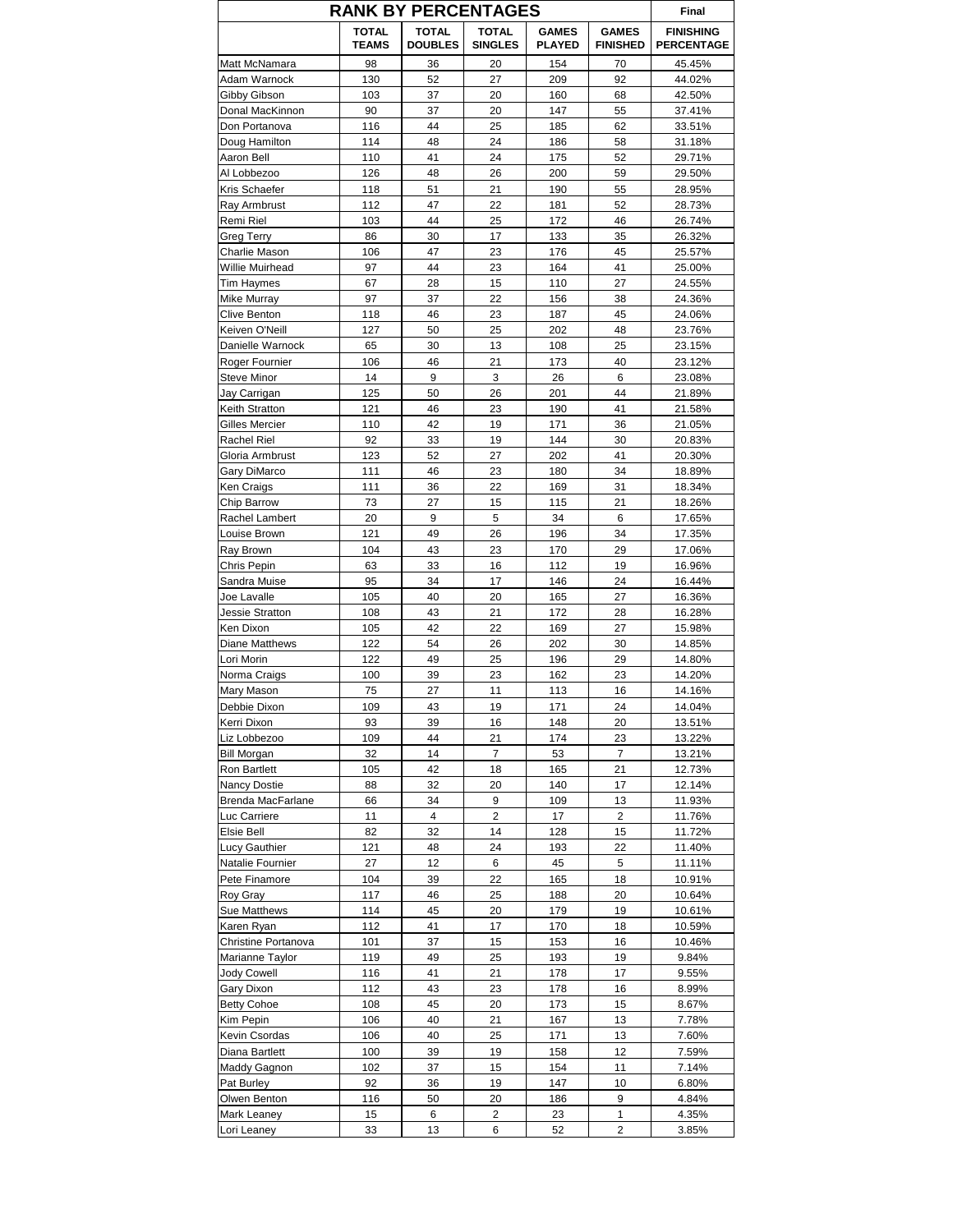|                              | <b>RANK BY FINISHES</b>      |                                |                         |                               |                                 |  |  |
|------------------------------|------------------------------|--------------------------------|-------------------------|-------------------------------|---------------------------------|--|--|
|                              | <b>TOTAL</b><br><b>TEAMS</b> | <b>TOTAL</b><br><b>DOUBLES</b> | TOTAL<br><b>SINGLES</b> | <b>GAMES</b><br><b>PLAYED</b> | <b>GAMES</b><br><b>FINISHED</b> |  |  |
| Adam Warnock                 | 130                          | 52                             | 27                      | 209                           | 92                              |  |  |
| Matt McNamara                | 98                           | 36                             | 20                      | 154                           | 70                              |  |  |
| Gibby Gibson                 | 103                          | 37                             | 20                      | 160                           | 68                              |  |  |
| Don Portanova                | 116                          | 44                             | 25                      | 185                           | 62                              |  |  |
| Al Lobbezoo<br>Doug Hamilton | 126<br>114                   | 48<br>48                       | 26<br>24                | 200<br>186                    | 59<br>58                        |  |  |
| Donal MacKinnon              | 90                           | 37                             | 20                      | 147                           | 55                              |  |  |
| Kris Schaefer                | 118                          | 51                             | 21                      | 190                           | 55                              |  |  |
| Aaron Bell                   | 110                          | 41                             | 24                      | 175                           | 52                              |  |  |
| Ray Armbrust                 | 112                          | 47                             | 22                      | 181                           | 52                              |  |  |
| Keiven O'Neill               | 127                          | 50                             | 25                      | 202                           | 48                              |  |  |
| Remi Riel                    | 103                          | 44                             | 25                      | 172                           | 46                              |  |  |
| Charlie Mason                | 106                          | 47                             | 23                      | 176                           | 45                              |  |  |
| Clive Benton                 | 118                          | 46                             | 23                      | 187                           | 45                              |  |  |
| Jay Carrigan                 | 125                          | 50                             | 26                      | 201                           | 44                              |  |  |
| Willie Muirhead              | 97                           | 44                             | 23                      | 164                           | 41                              |  |  |
| Keith Stratton               | 121                          | 46                             | 23                      | 190                           | 41                              |  |  |
| Gloria Armbrust              | 123                          | 52                             | 27                      | 202                           | 41                              |  |  |
| Roger Fournier               | 106                          | 46                             | 21                      | 173                           | 40                              |  |  |
| Mike Murray                  | 97<br>110                    | 37<br>42                       | 22<br>19                | 156<br>171                    | 38<br>36                        |  |  |
| Gilles Mercier<br>Greg Terry | 86                           | 30                             | 17                      | 133                           | 35                              |  |  |
| Gary DiMarco                 | 111                          | 46                             | 23                      | 180                           | 34                              |  |  |
| Louise Brown                 | 121                          | 49                             | 26                      | 196                           | 34                              |  |  |
| Ken Craigs                   | 111                          | 36                             | 22                      | 169                           | 31                              |  |  |
| Rachel Riel                  | 92                           | 33                             | 19                      | 144                           | 30                              |  |  |
| <b>Diane Matthews</b>        | 122                          | 54                             | 26                      | 202                           | 30                              |  |  |
| Ray Brown                    | 104                          | 43                             | 23                      | 170                           | 29                              |  |  |
| Lori Morin                   | 122                          | 49                             | 25                      | 196                           | 29                              |  |  |
| <b>Jessie Stratton</b>       | 108                          | 43                             | 21                      | 172                           | 28                              |  |  |
| Tim Haymes                   | 67                           | 28                             | 15                      | 110                           | 27                              |  |  |
| Joe Lavalle                  | 105                          | 40                             | 20                      | 165                           | 27                              |  |  |
| Ken Dixon                    | 105                          | 42                             | 22                      | 169                           | 27                              |  |  |
| Danielle Warnock             | 65                           | 30                             | 13                      | 108                           | 25                              |  |  |
| Sandra Muise                 | 95                           | 34                             | 17                      | 146                           | 24                              |  |  |
| Debbie Dixon                 | 109                          | 43                             | 19                      | 171                           | 24<br>23                        |  |  |
| Norma Craigs<br>Liz Lobbezoo | 100<br>109                   | 39<br>44                       | 23<br>21                | 162<br>174                    | 23                              |  |  |
| Lucy Gauthier                | 121                          | 48                             | 24                      | 193                           | 22                              |  |  |
| Chip Barrow                  | 73                           | 27                             | 15                      | 115                           | 21                              |  |  |
| Ron Bartlett                 | 105                          | 42                             | 18                      | 165                           | 21                              |  |  |
| Kerri Dixon                  | 93                           | 39                             | 16                      | 148                           | 20                              |  |  |
| Roy Gray                     | 117                          | 46                             | 25                      | 188                           | 20                              |  |  |
| Chris Pepin                  | 63                           | 33                             | 16                      | 112                           | 19                              |  |  |
| Sue Matthews                 | 114                          | 45                             | 20                      | 179                           | 19                              |  |  |
| Marianne Taylor              | 119                          | 49                             | 25                      | 193                           | 19                              |  |  |
| Pete Finamore                | 104                          | 39                             | 22                      | 165                           | 18                              |  |  |
| Karen Ryan                   | 112                          | 41                             | 17                      | 170                           | 18                              |  |  |
| Nancy Dostie                 | 88                           | 32                             | 20                      | 140                           | 17                              |  |  |
| Jody Cowell<br>Mary Mason    | 116<br>75                    | 41<br>27                       | 21<br>11                | 178<br>113                    | 17<br>16                        |  |  |
| Christine Portanova          | 101                          | 37                             | 15                      | 153                           | 16                              |  |  |
| Gary Dixon                   | 112                          | 43                             | 23                      | 178                           | 16                              |  |  |
| Elsie Bell                   | 82                           | 32                             | 14                      | 128                           | 15                              |  |  |
| <b>Betty Cohoe</b>           | 108                          | 45                             | 20                      | 173                           | 15                              |  |  |
| Brenda MacFarlane            | 66                           | 34                             | 9                       | 109                           | 13                              |  |  |
| Kim Pepin                    | 106                          | 40                             | 21                      | 167                           | 13                              |  |  |
| Kevin Csordas                | 106                          | 40                             | 25                      | 171                           | 13                              |  |  |
| Diana Bartlett               | 100                          | 39                             | 19                      | 158                           | 12                              |  |  |
| Maddy Gagnon                 | 102                          | 37                             | 15                      | 154                           | 11                              |  |  |
| Pat Burley                   | 92                           | 36                             | 19                      | 147                           | 10                              |  |  |
| Olwen Benton                 | 116                          | 50                             | 20                      | 186                           | 9                               |  |  |
| <b>Bill Morgan</b>           | 32                           | 14                             | 7                       | 53                            | 7                               |  |  |
| Steve Minor                  | 14                           | 9                              | 3                       | 26                            | 6                               |  |  |
| Rachel Lambert               | 20                           | 9                              | $\mathbf 5$             | 34                            | 6                               |  |  |
| Natalie Fournier             | 27                           | 12<br>4                        | 6                       | 45                            | 5                               |  |  |
| Luc Carriere<br>Lori Leaney  | 11<br>33                     | 13                             | 2<br>6                  | 17<br>52                      | 2<br>2                          |  |  |
| Mark Leaney                  | 15                           | 6                              | 2                       | 23                            | 1                               |  |  |
|                              |                              |                                |                         |                               |                                 |  |  |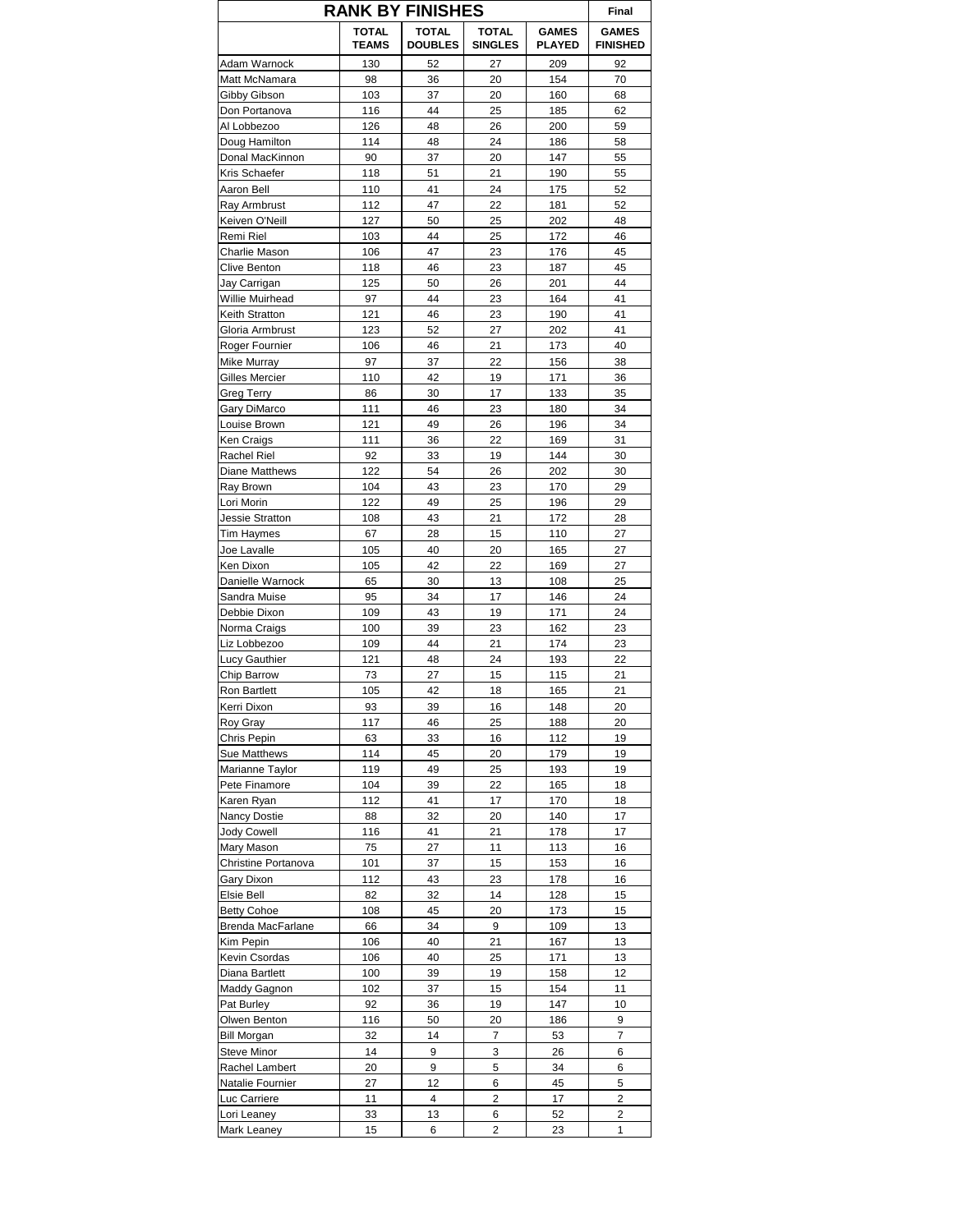| <b>HIGH STARTS</b><br>(Page 1) |            |                   |                      |             | May 7th           |
|--------------------------------|------------|-------------------|----------------------|-------------|-------------------|
| <b>Player</b>                  | Date       | <b>High Start</b> | <b>Player</b>        | <b>Date</b> | <b>High Start</b> |
| Aaron Bell                     | 26-Mar     | 160               | Matt McNamara        | 15-Jan      | 107               |
| Doug Hamilton                  | $20 - Nov$ | 152               | Adam Warnock         | $29 - Jan$  | 107               |
| Gibby Gibson                   | 18-Sep     | 152               | Charlie Mason        | 25-Sep      | 106               |
| Gibby Gibson                   | 22-Jan     | 152               | <b>Charlie Mason</b> | 13-Nov      | 106               |
| Jay Carrigan                   | $16$ -Oct  | 138               | Charlie Mason        | 12-Mar      | 106               |
| Ken Craigs                     | 18-Sep     | 136               | Charlie Mason        | $2-Apr$     | 106               |
| Chris Pepin                    | $23-Oct$   | 136               | <b>Betty Cohoe</b>   | 19-Mar      | 106               |
| Doug Hamilton                  | 2-Apr      | 134               | Willie Muirhead      | 9-Apr       | 106               |
| Don MacKinnon                  | $19-Feb$   | 130               | <b>Mike Murray</b>   | $23-Oct$    | 105               |
| Charlie Mason                  | 29-Jan     | 127               | Kris Schaefer        | 11-Dec      | 105               |
| <b>Mike Murray</b>             | 16-Oct     | 120               | Keiven O'Neill       | 26-Feb      | 105               |
| Keith Stratton                 | $13-Nov$   | 120               | Keith Stratton       | $2-Apr$     | 105               |
| Don MacKinnon                  | 11-Dec     | 120               | Gloria Armbrust      | 2-Apr       | 105               |
| Don Portanova                  | $19-Feb$   | 120               | Aaron Bell           | 20-Nov      | 102               |
| <b>Kris Schaefer</b>           | 19-Mar     | 120               | Keiven O'Neill       | 11-Sep      | 101               |
| Roger Fournier                 | 26-Mar     | 120               | Kevin Csordas        | 2-Oct       | 101               |
| Kris Schaefer                  | 16-Apr     | 120               | Karen Ryan           | $2$ -Oct    | 101               |
| Adam Warnock                   | 4-Dec      | 116               | Karen Ryan           | $20 - Nov$  | 101               |
| <b>Jessie Stratton</b>         | 22-Jan     | 116               | Gloria Armbrust      | $2$ -Oct    | 101               |
| Gibby Gibson                   | 20-Nov     | 115               | Lori Morin           | 15-Jan      | 101               |
| Sandra Muise                   | 5-Feb      | 114               | Joe Lavalle          | 15-Jan      | 101               |
| Doug Hamilton                  | $18-Sep$   | 112               | Roger Fournier       | $25-Sep$    | 100               |
| Doug Hamilton                  | 9-Oct      | 112               | Gary Dixon           | 9-Oct       | 100               |
| Doug Hamilton                  | 16-Oct     | 112               | Don MacKinnon        | $30 - Oct$  | 100               |
| Doug Hamilton                  | 16-Oct     | 112               | Keiven O'Neill       | 4-Dec       | 100               |
| Doug Hamilton                  | 30-Oct     | 112               | Joe Lavalle          | 4-Dec       | 100               |
| Doug Hamilton                  | 26-Mar     | 112               | Joe Lavalle          | $15 - Jan$  | 100               |
| Gibby Gibson                   | 9-Oct      | 112               | Remi Riel            | $15 - Jan$  | 100               |
| Gibby Gibson                   | 4-Dec      | 112               | Tim Haymes           | 9-Apr       | 100               |
| Gibby Gibson                   | 19-Feb     | 112               | Ray Armbrust         | 18-Sep      | $\overline{98}$   |
| Adam Warnock                   | 29-Jan     | 112               | Ray Armbrust         | 25-Sep      | 98                |
| Adam Warnock                   | 5-Mar      | 112               | <b>Mike Murray</b>   | $9-Oct$     | 97                |
| Adam Warnock                   | 19-Mar     | 112               | Keiven O'Neill       | 2-Apr       | 97                |
| Adam Warnock                   | 9-Apr      | 112               | Roger Fournier       | $2$ -Oct    | 96                |
| Adam Warnock                   | $9 -$ Apr  | 112               | Al Lobbezoo          | 8-Jan       | 96                |
| Adam Warnock                   | 9-Apr      | 112               | Matt McNamara        | $22 - Jan$  | 96                |
| Jessie Stratton                | $2$ -Oct   | 112               | Gibby Gibson         | 26-Mar      | 96                |
| Don Portanova                  | 18-Sep     | 112               | Gibby Gibson         | 26-Mar      | 96                |
| <b>Steve Minor</b>             | 18-Sep     | 112               | Liz Lobbezoo         | 9-Apr       | 96                |
| Gary DiMarco                   | 16-Oct     | 112               | Kevin Csordas        | 12-Mar      | 95                |
| Keith Stratton                 | 16-Oct     | 112               | <b>Jody Cowell</b>   | 23-Mar      | 95                |
| Aaron Bell                     | $9-Oct$    | 108               | Doug Hamilton        | 4-Dec       | 94                |
| Aaron Bell                     | 30-Oct     | 108               | Adam Warnock         | 19-Mar      | 94                |
| Aaron Bell                     | $30 - Oct$ | 108               | Doug Hamilton        | 13-Nov      | 93                |
| Ray Armbrust                   | 23-Oct     | 108               | Gilles Mercier       | 19-Mar      | 93                |
| Ray Armbrust                   | $4$ -Dec   | 108               |                      |             |                   |
| <b>Ray Armbrust</b>            | $26 - Feb$ | 108               |                      |             |                   |
| <b>Diane Matthews</b>          | 11-Sep     | 108               |                      |             |                   |
| Sandra Muise                   | 23-Oct     | 108               |                      |             |                   |
| Pat Burley                     | 11-Dec     | 108               |                      |             |                   |
| <b>Gilles Mercier</b>          | 8-Jan      | 108               |                      |             |                   |
| Liz Lobbezoo                   | $15 - Jan$ | 108               |                      |             |                   |
| Joe Lavalle                    | 22-Jan     | 108               |                      |             |                   |
|                                |            |                   |                      |             |                   |
|                                |            |                   |                      |             |                   |
|                                |            |                   |                      |             |                   |
|                                |            |                   |                      |             |                   |
|                                |            |                   |                      |             |                   |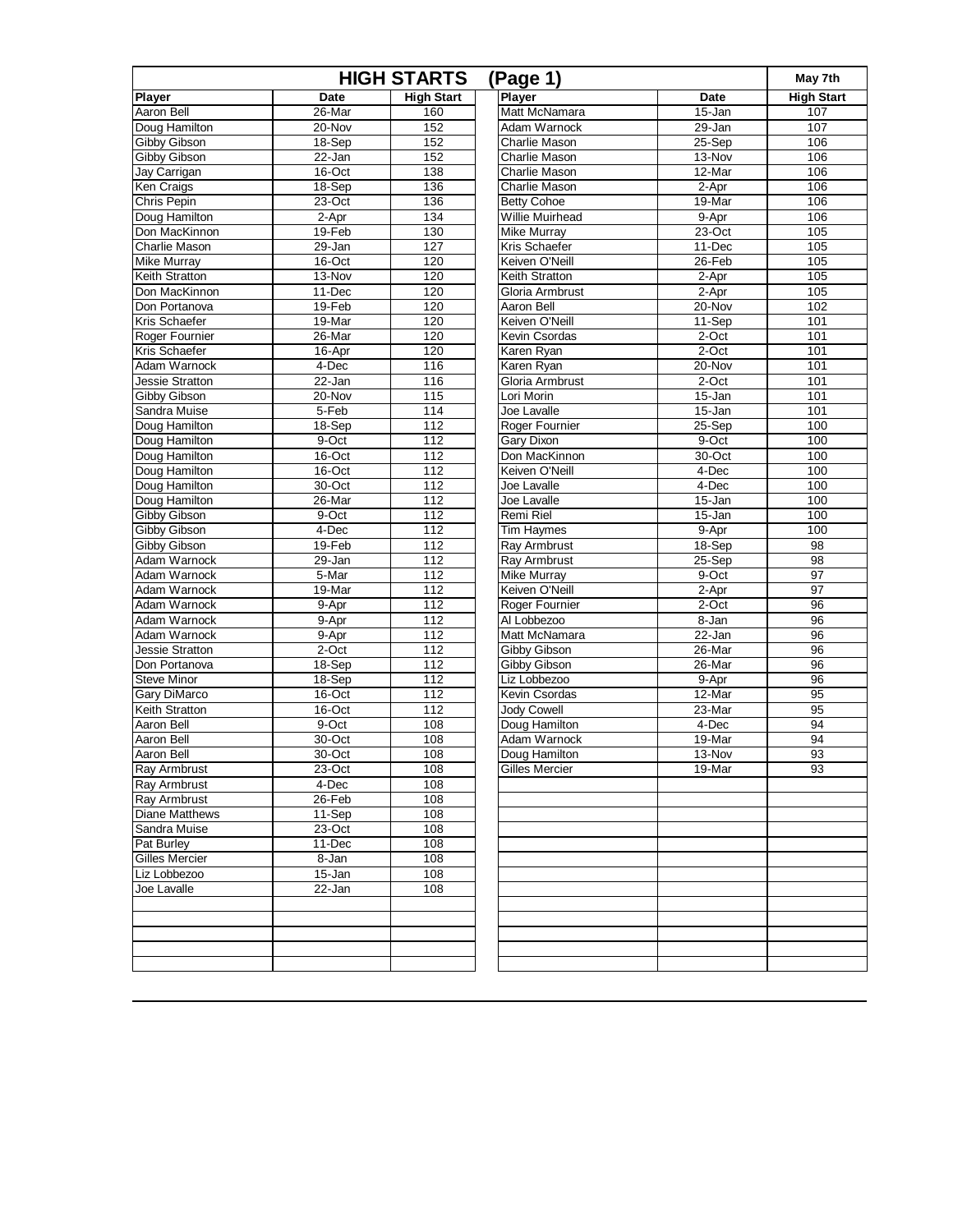|                       |            | <b>HIGH STARTS</b> | (Page 2) | May 7th |
|-----------------------|------------|--------------------|----------|---------|
| Doug Hamilton         | 11-Sep     | 92                 |          |         |
| Doug Hamilton         | $13-Nov$   | 92                 |          |         |
| Adam Warnock          | $29 - Jan$ | 92                 |          |         |
| Adam Warnock          | $29 - Jan$ | 92                 |          |         |
| Adam Warnock          | 19-Feb     | 92                 |          |         |
| Adam Warnock          | 19-Mar     | $\overline{92}$    |          |         |
| Adam Warnock          | 19-Mar     | 92                 |          |         |
| Adam Warnock          | 15-Apr     | 92                 |          |         |
| Don Portanova         | 8-Jan      | 92                 |          |         |
| <b>Gibby Gibson</b>   | $22 - Jan$ | 92                 |          |         |
| <b>Gibby Gibson</b>   | $2-Apr$    | 92                 |          |         |
| Don MacKinnon         | 18-Sep     | 92                 |          |         |
| Keith Stratton        | $23-Oct$   | 92                 |          |         |
| <b>Gary Dixon</b>     | $2-Apr$    | 92                 |          |         |
| Matt McNamara         | $19-Feb$   | 92                 |          |         |
| Karen Ryan            | 20-Nov     | 92                 |          |         |
| <b>Bill Morgan</b>    | $15 - Jan$ | 90                 |          |         |
| <b>Gilles Mercier</b> | 30-Oct     | 88                 |          |         |
| <b>Elsie Bell</b>     | 8-Jan      | 86                 |          |         |
| Marianne Taylor       | 15-Jan     | 86                 |          |         |
| Ken Craigs            | 18-Sep     | 82                 |          |         |
| Roger Fournier        | 8-Jan      | 82                 |          |         |
| Jody Cowell           | 8-Jan      | 81                 |          |         |
| Debbie Dixon          | $2-Apr$    | 81                 |          |         |
| Gloria Armbrust       | $2$ -Oct   | 80                 |          |         |
| Gloria Armbrust       | 20-Nov     | 80                 |          |         |
| Ken Dixon             | $26 - Feb$ | 80                 |          |         |
| Pete Finamore         | 23-Oct     | 76                 |          |         |
| <b>Gilles Mercier</b> | 8-Jan      | 75                 |          |         |
|                       |            |                    |          |         |
|                       |            |                    |          |         |
|                       |            |                    |          |         |
|                       |            |                    |          |         |
|                       |            |                    |          |         |
|                       |            |                    |          |         |
|                       |            |                    |          |         |
|                       |            |                    |          |         |
|                       |            |                    |          |         |
|                       |            |                    |          |         |
|                       |            |                    |          |         |
|                       |            |                    |          |         |
|                       |            |                    |          |         |
|                       |            |                    |          |         |
|                       |            |                    |          |         |
|                       |            |                    |          |         |
|                       |            |                    |          |         |
|                       |            |                    |          |         |
|                       |            |                    |          |         |
|                       |            |                    |          |         |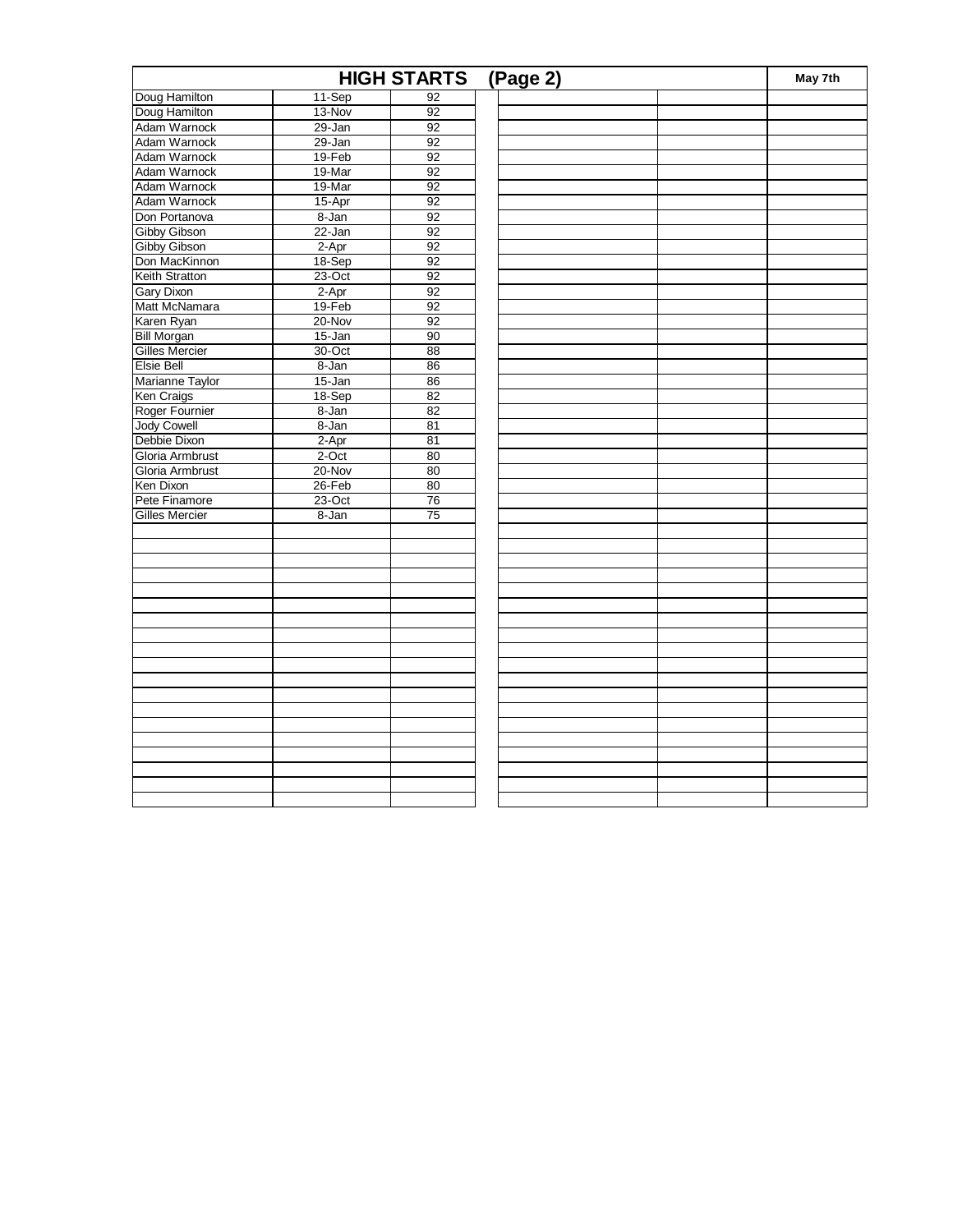| <b>HIGH FINISHES</b>   |             | May 7th            |               | <b>180 CLUB</b> | May |
|------------------------|-------------|--------------------|---------------|-----------------|-----|
| <b>Player</b>          | <b>Date</b> | <b>High Finish</b> | Player        | <b>Date</b>     |     |
| Gibby Gibson           | 6-Nov       | 122                | Adam Warnock  | 18-Sep          | 1   |
| <b>Ray Armbrust</b>    | $16$ -Oct   | 116                | Adam Warnock  | $27 - Nov$      | 1   |
| Matt McNamara          | 18-Dec      | 116                | Adam Warnock  | 12-Feb          | 1   |
| Don Portanova          | 2-Apr       | 115                | Matt McNamara | 18-Dec          | 1   |
| <b>Gilles Mercier</b>  | 4-Dec       | 110                | Clive Benton  | $9-Oct$         | 1   |
| Lucy Gauthier          | 12-Feb      | 107                | Chip Barrow   | 30-Oct          | 1   |
| <b>Willie Muirhead</b> | 23-Oct      | 106                | Gibby Gibson  | 7-May           | 1   |
| Don MacKinnon          | 29-Jan      | 105                |               |                 |     |
| <b>Gibby Gibson</b>    | 15-Apr      | 105                |               |                 |     |
| Roger Fournier         | 6-Nov       | 104                |               |                 |     |
| Karen Ryan             | 29-Jan      | 100                |               |                 |     |
| Adam Warnock           | 20-Nov      | 99                 |               |                 |     |
| Keiven O'Neill         | 6-Nov       | 98                 |               |                 |     |
| Liz Lobbezoo           | 29-Jan      | 98                 |               |                 |     |
| Don MacKinnon          | 27-Nov      | 97                 |               |                 |     |
| Gloria Armbrust        | 25-Sep      | 96                 |               |                 |     |
| <b>Clive Benton</b>    | 16-Apr      | $\overline{96}$    |               |                 |     |
| Adam Warnock           | 25-Sep      | $\overline{93}$    |               |                 |     |
| <b>Jody Cowell</b>     | 19-Mar      | 91                 |               |                 |     |
| Gloria Armbrust        | 20-Nov      | 90                 |               |                 |     |
| Tim Haymes             | 26-Feb      | 85                 |               |                 |     |
| Matt McNamara          | 4-Dec       | 80                 |               |                 |     |
| Doug Hamilton          | 30-Apr      | 79                 |               |                 |     |
| Pat Burley             | 9-Oct       | 75                 |               |                 |     |
| Ken Dixon              | 26-Feb      | 75                 |               |                 |     |
|                        |             |                    |               |                 |     |
|                        |             |                    |               |                 |     |
|                        |             |                    |               |                 |     |
|                        |             |                    |               |                 |     |
|                        |             |                    |               |                 |     |
|                        |             |                    |               |                 |     |
|                        |             |                    |               |                 |     |
|                        |             |                    |               |                 |     |
|                        |             |                    |               |                 |     |
|                        |             |                    |               |                 |     |
|                        |             |                    |               |                 |     |

| <b>HIGH FINISHES</b> |                    |               | May 7th |                 |
|----------------------|--------------------|---------------|---------|-----------------|
| Date                 | <b>High Finish</b> | <b>Player</b> | Date    |                 |
| 6-Nov                | 122                | Adam Warnock  | 18-Sep  |                 |
| $16$ -Oct            | 116                | Adam Warnock  | 27-Nov  |                 |
| 18-Dec               | 116                | Adam Warnock  | 12-Feb  |                 |
| 2-Apr                | 115                | Matt McNamara | 18-Dec  |                 |
| 4-Dec                | 110                | Clive Benton  | 9-Oct   |                 |
| 12-Feb               | 107                | Chip Barrow   | 30-Oct  |                 |
| $23-Oct$             | 106                | Gibby Gibson  | 7-May   |                 |
| 29-Jan               | 105                |               |         |                 |
| 15-Apr               | 105                |               |         |                 |
| 6-Nov                | 104                |               |         |                 |
| 29-Jan               | 100                |               |         |                 |
|                      |                    | May 7th       |         | <b>180 CLUB</b> |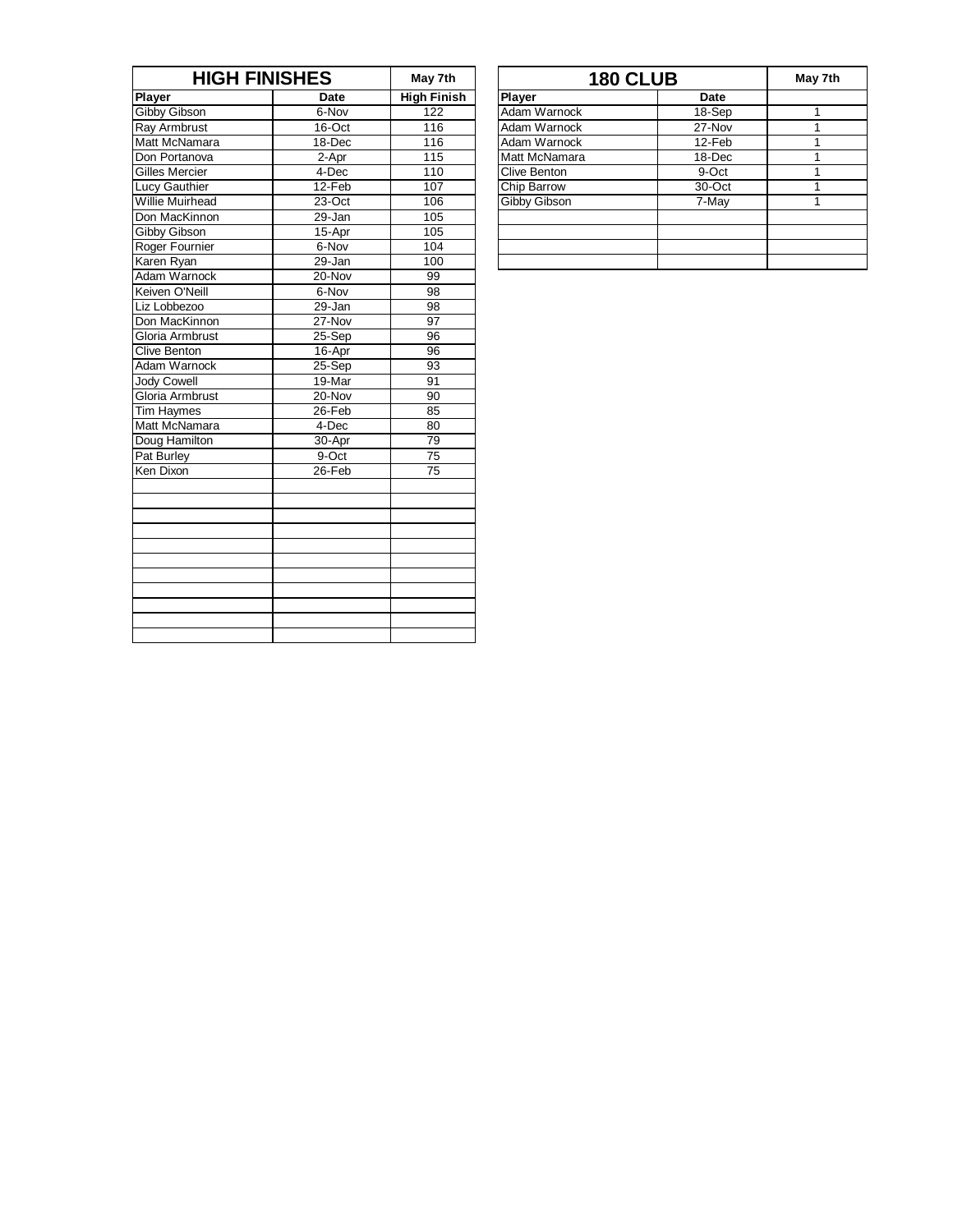| <b>HIGH SCORES UNDER 180</b><br>(Page 1) |                         |                   |                    |                        |                         | May 7th           |
|------------------------------------------|-------------------------|-------------------|--------------------|------------------------|-------------------------|-------------------|
| <b>Player</b>                            | <b>Number of Times</b>  | <b>High Score</b> | Player             |                        | <b>Number of Times</b>  | <b>High Score</b> |
| Adam Warnock                             | 1                       | 177               |                    | Matt McNamara          | 1                       | 134               |
| Don MacKinnon                            | 1                       | 177               |                    | <b>Gary DiMarco</b>    | 1                       | 134               |
| Lori Morin                               | $\mathbf{1}$            | 171               |                    | Keiven O'Neill         | 1                       | 134               |
| Keith Stratton                           | 1                       | 160               | <b>Remi Riel</b>   |                        | 1                       | 134               |
| Danielle Warnock                         | 1                       | 160               | Karen Ryan         |                        | 1                       | 134               |
| Elsie Bell                               | $\mathbf{1}$            | 152               |                    | Danielle Warnock       | 1                       | 134               |
| <b>Gary DiMarco</b>                      | $\mathbf 1$             | 147               |                    | Ray Armbrust           | 1                       | 134               |
| Adam Warnock                             | $\mathbf{1}$            | 145               | Aaron Bell         |                        | 1                       | 134               |
| Adam Warnock                             | 19                      | 140               |                    | Louise Brown           | 1                       | 134               |
| Don Portanova                            | 14                      | 140               |                    | Jay Carrigan           | 1                       | 134               |
| Jay Carrigan                             | 12                      | 140               | Loe Lavalle        |                        | 1                       | 134               |
| Matt McNamara                            | 10                      | 140               |                    | Keiven O'Neill         | 5                       | 133               |
| Roger Fournier                           | 10                      | 140               | Lori Morin         |                        | $\overline{\mathbf{4}}$ | $\frac{1}{33}$    |
| Don MacKinnon                            | 8                       | 140               |                    | <b>Charlie Mason</b>   | $\overline{\mathbf{c}}$ | 133               |
| <b>Clive Benton</b>                      | 8                       | 140               |                    | <b>Diane Matthews</b>  | $\overline{2}$          | 133               |
| Kris Schaefer                            | 8                       | 140               |                    | Adam Warnock           | 1                       | 133               |
| <b>Gilles Mercier</b>                    | 5                       | 140               |                    | Gloria Armbrust        | 1                       | 133               |
| Gibby Gibson                             | 5                       | 140               | Karen Ryan         |                        | 1                       | $\frac{1}{33}$    |
| Chris Pepin                              | 5                       | 140               |                    | <b>Willie Muirhead</b> | 1                       | 133               |
| Chip Barrow                              | 4                       | 140               | Pat Burley         |                        | 1                       | 133               |
| Ray Armbrust                             | 4                       | 140               |                    | Diana Bartlett         | 1                       | 133               |
| Aaron Bell                               | 4                       | 140               | Joe Lavalle        |                        | 1                       | 133               |
| Gary DiMarco                             | 4                       | 140               |                    | Pete Finamore          | 1                       | $\frac{1}{33}$    |
| <b>Greg Terry</b>                        | 4                       | 140               |                    | Keith Stratton         | 1                       | 133               |
| Doug Hamilton                            | 3                       | 140               | Kerri Dixon        |                        | 1                       | 133               |
| Ron Bartlett                             | $\mathbf 2$             | 140               |                    | <b>Rachel Lambert</b>  | 2                       | 132               |
| Al Lobbezoo                              | $\overline{2}$          | 140               |                    | Adam Warnock           | 1                       | 132               |
| Ken Craigs                               | $\overline{2}$          | 140               |                    | Lucy Gauthier          | 1                       | $\frac{1}{132}$   |
| Louise Brown                             | $\overline{\mathbf{c}}$ | 140               |                    | Ray Armbrust           | 1                       | 132               |
| <b>Tim Haymes</b>                        | $\overline{\mathbf{c}}$ | 140               | Gary Dixon         |                        | 1                       | 132               |
| Keiven O'Neill                           | $\overline{2}$          | 140               |                    | <b>Jessie Stratton</b> | 1                       | 132               |
| Jessie Stratton                          | $\overline{2}$          | 140               |                    | <b>Tim Haymes</b>      | 1                       | 132               |
| Liz Lobbezoo                             | $\overline{2}$          | 140               |                    | Keiven O'Neill         | $\overline{2}$          | $\frac{1}{131}$   |
| Karen Ryan                               | 1                       | 140               | Lori Morin         |                        | 1                       | 131               |
| Ken Dixon                                | 1                       | 140               |                    | Kevin Csordas          | 1                       | 131               |
| <b>Betty Cohoe</b>                       | $\mathbf{1}$            | 140               |                    | Danielle Warnock       | 1                       | 131               |
| Marianne Taylor                          | 1                       | 140               | <b>Aaron Bell</b>  |                        | 1                       | 131               |
| <b>Keith Stratton</b>                    | $\mathbf{1}$            | 140               |                    | Tim Haymes             | 1                       | $\frac{1}{131}$   |
| <b>Mike Murray</b>                       | 1                       | 140               | <b>Chris Pepin</b> |                        | 1                       | 131               |
| <b>Jody Cowell</b>                       | 1                       | 140               |                    | Al Lobbezoo            | 1                       | 130               |
| <b>Greg Terry</b>                        | $\mathbf{1}$            | 139               | Ken Dixon          |                        | 1                       | 130               |
| Adam Warnock                             | $\mathbf{1}$            | 139               |                    | Keiven O'Neill         | 1                       | 130               |
| <b>Kris Schaefer</b>                     | 1                       | 139               |                    | Pete Finamore          | 1                       | 130               |
| Pat Burley                               | 1                       | 138               |                    | <b>Keith Stratton</b>  | $\mathbf{1}$            | 129               |
| Al Lobbezoo                              | 1                       | 138               |                    | Roger Fournier         | 1                       | 129               |
| Gary DiMarco                             | 1                       | 138               |                    | Gloria Armbrust        | 1                       | 129               |
| Karen Ryan                               | 1                       | 138               |                    | Kevin Csordas          | 1                       | 129               |
| Matt McNamara                            | 1                       | 138               | Elsie Bell         |                        | 1                       | 128               |
| Danielle Warnock                         | $\mathbf{1}$            | 137               |                    | <b>Jody Cowell</b>     | 1                       | 128               |
| <b>Clive Benton</b>                      | 1                       | 136               |                    | Sue Matthews           | 1                       | 128               |
| Roger Fournier                           | $\mathbf{1}$            | 136               |                    | Willie Muirhead        | 1                       | 127               |
| Kris Schaefer                            | $\overline{\mathbf{c}}$ | 135               |                    | Jay Carrigan           | 1                       | 127               |
| Gibby Gibson                             | $\mathbf 2$             | 135               |                    | Gloria Armbrust        | 1                       | 127               |
| Keiven O'Neill                           | 2                       | 135               |                    | Keiven O'Neill         | 1                       | 127               |
| Don MacKinnon                            | $\mathbf 1$             | 135               | Aaron Bell         |                        | 1                       | 126               |
| Adam Warnock                             | 1                       | 135               |                    | Liz Lobbezoo           | 1                       | 126               |
| <b>Mike Murray</b>                       | 1                       | 135               |                    | Diana Bartlett         | 1                       | 126               |
| <b>Clive Benton</b>                      | $\mathbf{1}$            | 135               |                    | Kris Schaefer          | 1                       | 126               |
| Jay Carrigan                             | $\mathbf{1}$            | 135               |                    | Adam Warnock           | 1                       | 126               |
| Karen Ryan                               | $\mathbf 1$             | 135               | Kerri Dixon        |                        | 1                       | 126               |
| Roger Fournier                           | $\mathbf{1}$            | 135               | <b>Jody Cowell</b> |                        | 1                       | 126               |
| Remi Riel                                | 1                       | 135               |                    |                        |                         |                   |
| Willie Muirhead                          | $\mathbf 1$             | 135               |                    |                        |                         |                   |
| Ray Brown                                | $\mathbf{1}$            | 135               |                    |                        |                         |                   |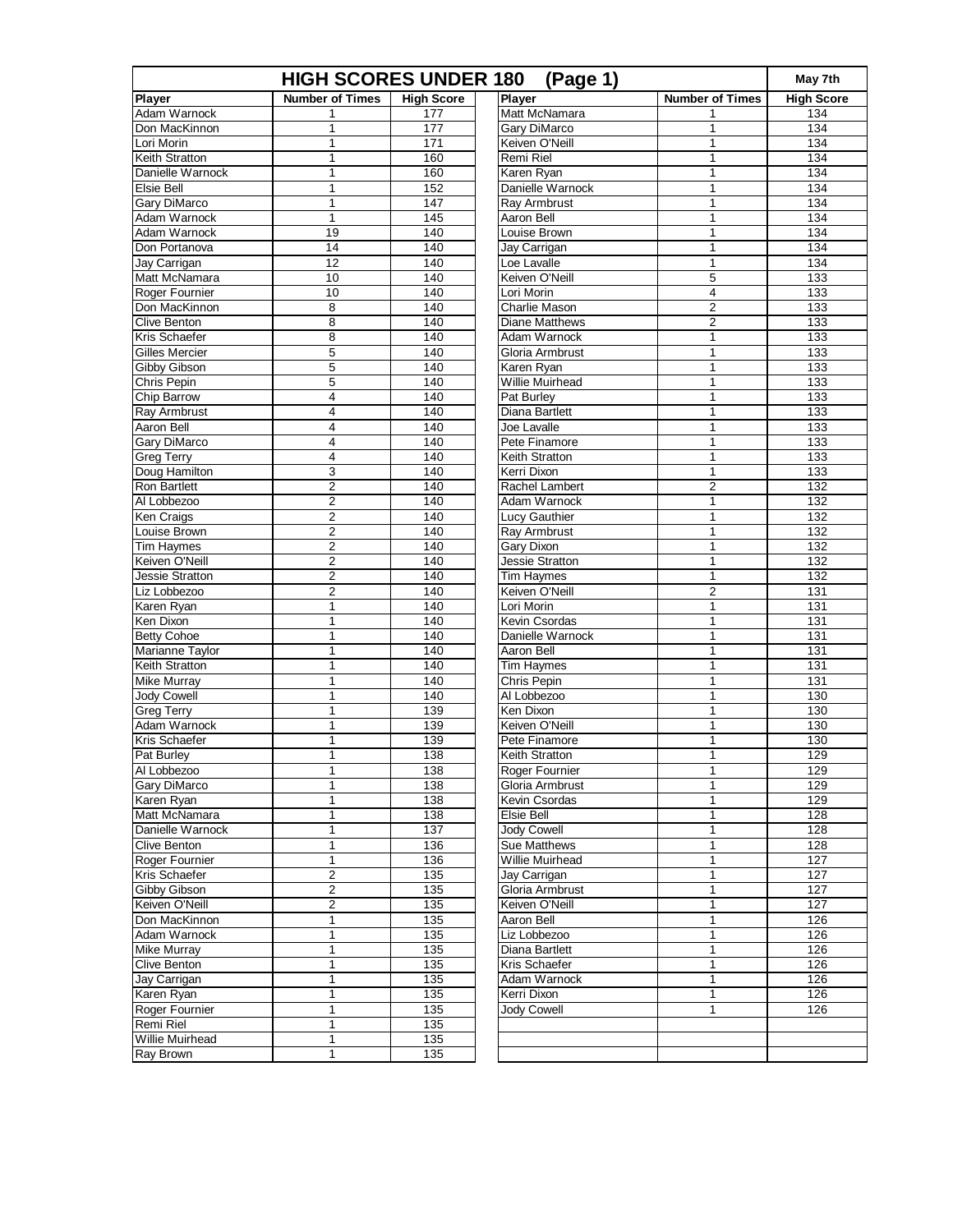| <b>High Score</b><br><b>Number of Times</b><br><b>High Score</b><br><b>Number of Times</b><br>Player<br>Adam Warnock<br>125<br>121<br>12<br>13<br>125<br>Remi Riel<br>121<br>4<br>4<br>$\overline{4}$<br>125<br>Keiven O'Neill<br>$\overline{4}$<br>121<br>Matt McNamara<br>$\overline{4}$<br>125<br>Kris Schaefer<br>3<br>121<br>Don Portanova<br>3<br>$\overline{4}$<br>125<br>121<br>Lori Morin<br>3<br>$\overline{2}$<br>Gibby Gibson<br>125<br>Roger Fournier<br>121<br>$\overline{2}$<br>125<br>$\overline{2}$<br>Kris Schaefer<br>Ken Craigs<br>121<br>$\overline{2}$<br>$\mathbf 1$<br>125<br>121<br>Doug Hamilton<br>Gibby Gibson<br>Don MacKinnon<br>$\mathbf 1$<br>125<br>$\overline{c}$<br>121<br>Al Lobbezoo<br>$\overline{2}$<br>125<br>Gloria Armbrust<br>121<br>1<br>$\mathbf{1}$<br>$\overline{2}$<br>Ray Armbrust<br>125<br>121<br><b>Ron Bartlett</b><br>125<br>$\overline{2}$<br>1<br><b>Greg Terry</b><br>121<br>$\overline{2}$<br>$\mathbf 1$<br>125<br>121<br>Jay Carrigan<br>1<br>125<br>Ken Dixon<br>$\overline{2}$<br>121<br>Christine Portanova<br>125<br>$\overline{2}$<br>121<br>1<br>Doug Hamilton<br>$\mathbf{1}$<br>Gloria Armbrust<br>125<br>Chip Barrow<br>1<br>121<br><b>Willie Muirhead</b><br>125<br>Gilles Mercier<br>121<br>1<br>1<br>$\mathbf 1$<br>125<br>121<br>Clive Benton<br>Mike Murray<br>$\mathbf{1}$<br>1<br>125<br>1<br>121<br>Chip Barrow<br><b>Clive Benton</b><br>125<br>121<br>Danielle Warnock<br>1<br>Rachel Lambert<br>1<br>$\mathbf{1}$<br>Liz Lobbezoo<br>125<br>Aaron Bell<br>$\mathbf{1}$<br>121<br>125<br>121<br>Jay Carrigan<br>1<br>Chris Pepin<br>1<br>$\mathbf{1}$<br>125<br>121<br>Pat Burley<br>$\mathbf{1}$<br>$\mathbf 1$<br>125<br><b>Charlie Mason</b><br>121<br>Jessie Stratton<br>$\mathbf{1}$<br>125<br>Rachel Riel<br>121<br>1<br>1<br>$\mathbf{1}$<br>124<br>Liz Lobbezoo<br>$\mathbf{1}$<br>121<br>124<br>121<br>1<br>Matt McNamara<br>1<br>$\mathbf 1$<br>124<br>121<br>Norma Craigs<br>Keith Stratton<br>$\mathbf{1}$<br>$\mathbf 1$<br>124<br><b>Jessie Stratton</b><br>1<br>121<br>Keiven O'Neill<br>124<br>121<br>1<br>Don Portanova<br>1<br>3<br>123<br>Don MacKinnon<br>1<br>121<br>3<br>123<br>3<br>120<br>Roger Fournier<br>$\overline{2}$<br>3<br>120<br>123<br><b>Mike Murray</b><br>$\mathbf 1$<br>123<br>Kris Schaefer<br>$\overline{2}$<br>120<br>123<br><b>Mary Mason</b><br>120<br>1<br>1<br>$\mathbf{1}$<br>123<br>Maddy Gagnon<br>1<br>120<br>123<br>120<br>1<br>Remi Riel<br>1<br>120<br>$\mathbf{1}$<br>123<br><b>Greg Terry</b><br>$\mathbf{1}$<br>$\mathbf 1$<br>123<br>Gilles Mercier<br>120<br>1<br>123<br>120<br>1<br>Pat Burley<br>1<br>$\mathbf{1}$<br><b>Diane Matthews</b><br>123<br>Sandra Muise<br>$\mathbf{1}$<br>120<br>122<br>120<br>$\mathbf{1}$<br>Al Lobbezoo<br>1<br>$\mathbf{1}$<br>122<br>120<br>Charlie Mason<br>Keith Stratton<br>$\mathbf{1}$<br>1<br>122<br>120<br>Aaron Bell<br>1<br>122<br><b>Tim Haymes</b><br>120<br>1<br>1<br>$\mathbf{1}$<br>122<br>1<br>119<br>Jay Carrigan<br>Gloria Armbrust<br>119<br>122<br>1<br>1<br>119<br>$\mathbf{1}$<br>122<br>Diane Matthews<br>1<br>Remi Riel<br>119<br>1<br>119<br><b>Greg Terry</b><br>1<br>119<br>Louise Brown<br>1<br>119<br>Ken Dixon<br>1<br>Sue Matthews<br>$\mathbf{1}$<br>118<br>118<br><b>Maddy Gagnon</b><br>1<br>118<br><b>Nancy Dostie</b><br>1<br>Willie Muirhead<br>1<br>118<br>118<br>Lucy Gauthier<br>1<br>118<br>Jay Carrigan<br>1 | <b>HIGH SCORES UNDER 180</b><br>(Page 2) |  |  |  |  |  |
|----------------------------------------------------------------------------------------------------------------------------------------------------------------------------------------------------------------------------------------------------------------------------------------------------------------------------------------------------------------------------------------------------------------------------------------------------------------------------------------------------------------------------------------------------------------------------------------------------------------------------------------------------------------------------------------------------------------------------------------------------------------------------------------------------------------------------------------------------------------------------------------------------------------------------------------------------------------------------------------------------------------------------------------------------------------------------------------------------------------------------------------------------------------------------------------------------------------------------------------------------------------------------------------------------------------------------------------------------------------------------------------------------------------------------------------------------------------------------------------------------------------------------------------------------------------------------------------------------------------------------------------------------------------------------------------------------------------------------------------------------------------------------------------------------------------------------------------------------------------------------------------------------------------------------------------------------------------------------------------------------------------------------------------------------------------------------------------------------------------------------------------------------------------------------------------------------------------------------------------------------------------------------------------------------------------------------------------------------------------------------------------------------------------------------------------------------------------------------------------------------------------------------------------------------------------------------------------------------------------------------------------------------------------------------------------------------------------------------------------------------------------------------------------------------------------------------------------------------------------------------------------------------------------------------------------------------------------------------------------------------------------------------------------------------------------------------------------------------------------------------------------------------------------------------------------------------------------------------------------------------------------------------------------------------------------------------------------------------------------------------------------------------------------------------------|------------------------------------------|--|--|--|--|--|
|                                                                                                                                                                                                                                                                                                                                                                                                                                                                                                                                                                                                                                                                                                                                                                                                                                                                                                                                                                                                                                                                                                                                                                                                                                                                                                                                                                                                                                                                                                                                                                                                                                                                                                                                                                                                                                                                                                                                                                                                                                                                                                                                                                                                                                                                                                                                                                                                                                                                                                                                                                                                                                                                                                                                                                                                                                                                                                                                                                                                                                                                                                                                                                                                                                                                                                                                                                                                                                  | <b>Player</b>                            |  |  |  |  |  |
|                                                                                                                                                                                                                                                                                                                                                                                                                                                                                                                                                                                                                                                                                                                                                                                                                                                                                                                                                                                                                                                                                                                                                                                                                                                                                                                                                                                                                                                                                                                                                                                                                                                                                                                                                                                                                                                                                                                                                                                                                                                                                                                                                                                                                                                                                                                                                                                                                                                                                                                                                                                                                                                                                                                                                                                                                                                                                                                                                                                                                                                                                                                                                                                                                                                                                                                                                                                                                                  | Adam Warnock                             |  |  |  |  |  |
|                                                                                                                                                                                                                                                                                                                                                                                                                                                                                                                                                                                                                                                                                                                                                                                                                                                                                                                                                                                                                                                                                                                                                                                                                                                                                                                                                                                                                                                                                                                                                                                                                                                                                                                                                                                                                                                                                                                                                                                                                                                                                                                                                                                                                                                                                                                                                                                                                                                                                                                                                                                                                                                                                                                                                                                                                                                                                                                                                                                                                                                                                                                                                                                                                                                                                                                                                                                                                                  | Al Lobbezoo                              |  |  |  |  |  |
|                                                                                                                                                                                                                                                                                                                                                                                                                                                                                                                                                                                                                                                                                                                                                                                                                                                                                                                                                                                                                                                                                                                                                                                                                                                                                                                                                                                                                                                                                                                                                                                                                                                                                                                                                                                                                                                                                                                                                                                                                                                                                                                                                                                                                                                                                                                                                                                                                                                                                                                                                                                                                                                                                                                                                                                                                                                                                                                                                                                                                                                                                                                                                                                                                                                                                                                                                                                                                                  |                                          |  |  |  |  |  |
|                                                                                                                                                                                                                                                                                                                                                                                                                                                                                                                                                                                                                                                                                                                                                                                                                                                                                                                                                                                                                                                                                                                                                                                                                                                                                                                                                                                                                                                                                                                                                                                                                                                                                                                                                                                                                                                                                                                                                                                                                                                                                                                                                                                                                                                                                                                                                                                                                                                                                                                                                                                                                                                                                                                                                                                                                                                                                                                                                                                                                                                                                                                                                                                                                                                                                                                                                                                                                                  |                                          |  |  |  |  |  |
|                                                                                                                                                                                                                                                                                                                                                                                                                                                                                                                                                                                                                                                                                                                                                                                                                                                                                                                                                                                                                                                                                                                                                                                                                                                                                                                                                                                                                                                                                                                                                                                                                                                                                                                                                                                                                                                                                                                                                                                                                                                                                                                                                                                                                                                                                                                                                                                                                                                                                                                                                                                                                                                                                                                                                                                                                                                                                                                                                                                                                                                                                                                                                                                                                                                                                                                                                                                                                                  | Lori Morin                               |  |  |  |  |  |
|                                                                                                                                                                                                                                                                                                                                                                                                                                                                                                                                                                                                                                                                                                                                                                                                                                                                                                                                                                                                                                                                                                                                                                                                                                                                                                                                                                                                                                                                                                                                                                                                                                                                                                                                                                                                                                                                                                                                                                                                                                                                                                                                                                                                                                                                                                                                                                                                                                                                                                                                                                                                                                                                                                                                                                                                                                                                                                                                                                                                                                                                                                                                                                                                                                                                                                                                                                                                                                  |                                          |  |  |  |  |  |
|                                                                                                                                                                                                                                                                                                                                                                                                                                                                                                                                                                                                                                                                                                                                                                                                                                                                                                                                                                                                                                                                                                                                                                                                                                                                                                                                                                                                                                                                                                                                                                                                                                                                                                                                                                                                                                                                                                                                                                                                                                                                                                                                                                                                                                                                                                                                                                                                                                                                                                                                                                                                                                                                                                                                                                                                                                                                                                                                                                                                                                                                                                                                                                                                                                                                                                                                                                                                                                  |                                          |  |  |  |  |  |
|                                                                                                                                                                                                                                                                                                                                                                                                                                                                                                                                                                                                                                                                                                                                                                                                                                                                                                                                                                                                                                                                                                                                                                                                                                                                                                                                                                                                                                                                                                                                                                                                                                                                                                                                                                                                                                                                                                                                                                                                                                                                                                                                                                                                                                                                                                                                                                                                                                                                                                                                                                                                                                                                                                                                                                                                                                                                                                                                                                                                                                                                                                                                                                                                                                                                                                                                                                                                                                  |                                          |  |  |  |  |  |
|                                                                                                                                                                                                                                                                                                                                                                                                                                                                                                                                                                                                                                                                                                                                                                                                                                                                                                                                                                                                                                                                                                                                                                                                                                                                                                                                                                                                                                                                                                                                                                                                                                                                                                                                                                                                                                                                                                                                                                                                                                                                                                                                                                                                                                                                                                                                                                                                                                                                                                                                                                                                                                                                                                                                                                                                                                                                                                                                                                                                                                                                                                                                                                                                                                                                                                                                                                                                                                  |                                          |  |  |  |  |  |
|                                                                                                                                                                                                                                                                                                                                                                                                                                                                                                                                                                                                                                                                                                                                                                                                                                                                                                                                                                                                                                                                                                                                                                                                                                                                                                                                                                                                                                                                                                                                                                                                                                                                                                                                                                                                                                                                                                                                                                                                                                                                                                                                                                                                                                                                                                                                                                                                                                                                                                                                                                                                                                                                                                                                                                                                                                                                                                                                                                                                                                                                                                                                                                                                                                                                                                                                                                                                                                  | Karen Ryan                               |  |  |  |  |  |
|                                                                                                                                                                                                                                                                                                                                                                                                                                                                                                                                                                                                                                                                                                                                                                                                                                                                                                                                                                                                                                                                                                                                                                                                                                                                                                                                                                                                                                                                                                                                                                                                                                                                                                                                                                                                                                                                                                                                                                                                                                                                                                                                                                                                                                                                                                                                                                                                                                                                                                                                                                                                                                                                                                                                                                                                                                                                                                                                                                                                                                                                                                                                                                                                                                                                                                                                                                                                                                  |                                          |  |  |  |  |  |
|                                                                                                                                                                                                                                                                                                                                                                                                                                                                                                                                                                                                                                                                                                                                                                                                                                                                                                                                                                                                                                                                                                                                                                                                                                                                                                                                                                                                                                                                                                                                                                                                                                                                                                                                                                                                                                                                                                                                                                                                                                                                                                                                                                                                                                                                                                                                                                                                                                                                                                                                                                                                                                                                                                                                                                                                                                                                                                                                                                                                                                                                                                                                                                                                                                                                                                                                                                                                                                  | <b>Remi Riel</b>                         |  |  |  |  |  |
|                                                                                                                                                                                                                                                                                                                                                                                                                                                                                                                                                                                                                                                                                                                                                                                                                                                                                                                                                                                                                                                                                                                                                                                                                                                                                                                                                                                                                                                                                                                                                                                                                                                                                                                                                                                                                                                                                                                                                                                                                                                                                                                                                                                                                                                                                                                                                                                                                                                                                                                                                                                                                                                                                                                                                                                                                                                                                                                                                                                                                                                                                                                                                                                                                                                                                                                                                                                                                                  | Keiven O'Neill                           |  |  |  |  |  |
|                                                                                                                                                                                                                                                                                                                                                                                                                                                                                                                                                                                                                                                                                                                                                                                                                                                                                                                                                                                                                                                                                                                                                                                                                                                                                                                                                                                                                                                                                                                                                                                                                                                                                                                                                                                                                                                                                                                                                                                                                                                                                                                                                                                                                                                                                                                                                                                                                                                                                                                                                                                                                                                                                                                                                                                                                                                                                                                                                                                                                                                                                                                                                                                                                                                                                                                                                                                                                                  | <b>Greg Terry</b>                        |  |  |  |  |  |
|                                                                                                                                                                                                                                                                                                                                                                                                                                                                                                                                                                                                                                                                                                                                                                                                                                                                                                                                                                                                                                                                                                                                                                                                                                                                                                                                                                                                                                                                                                                                                                                                                                                                                                                                                                                                                                                                                                                                                                                                                                                                                                                                                                                                                                                                                                                                                                                                                                                                                                                                                                                                                                                                                                                                                                                                                                                                                                                                                                                                                                                                                                                                                                                                                                                                                                                                                                                                                                  |                                          |  |  |  |  |  |
|                                                                                                                                                                                                                                                                                                                                                                                                                                                                                                                                                                                                                                                                                                                                                                                                                                                                                                                                                                                                                                                                                                                                                                                                                                                                                                                                                                                                                                                                                                                                                                                                                                                                                                                                                                                                                                                                                                                                                                                                                                                                                                                                                                                                                                                                                                                                                                                                                                                                                                                                                                                                                                                                                                                                                                                                                                                                                                                                                                                                                                                                                                                                                                                                                                                                                                                                                                                                                                  |                                          |  |  |  |  |  |
|                                                                                                                                                                                                                                                                                                                                                                                                                                                                                                                                                                                                                                                                                                                                                                                                                                                                                                                                                                                                                                                                                                                                                                                                                                                                                                                                                                                                                                                                                                                                                                                                                                                                                                                                                                                                                                                                                                                                                                                                                                                                                                                                                                                                                                                                                                                                                                                                                                                                                                                                                                                                                                                                                                                                                                                                                                                                                                                                                                                                                                                                                                                                                                                                                                                                                                                                                                                                                                  |                                          |  |  |  |  |  |
|                                                                                                                                                                                                                                                                                                                                                                                                                                                                                                                                                                                                                                                                                                                                                                                                                                                                                                                                                                                                                                                                                                                                                                                                                                                                                                                                                                                                                                                                                                                                                                                                                                                                                                                                                                                                                                                                                                                                                                                                                                                                                                                                                                                                                                                                                                                                                                                                                                                                                                                                                                                                                                                                                                                                                                                                                                                                                                                                                                                                                                                                                                                                                                                                                                                                                                                                                                                                                                  |                                          |  |  |  |  |  |
|                                                                                                                                                                                                                                                                                                                                                                                                                                                                                                                                                                                                                                                                                                                                                                                                                                                                                                                                                                                                                                                                                                                                                                                                                                                                                                                                                                                                                                                                                                                                                                                                                                                                                                                                                                                                                                                                                                                                                                                                                                                                                                                                                                                                                                                                                                                                                                                                                                                                                                                                                                                                                                                                                                                                                                                                                                                                                                                                                                                                                                                                                                                                                                                                                                                                                                                                                                                                                                  |                                          |  |  |  |  |  |
|                                                                                                                                                                                                                                                                                                                                                                                                                                                                                                                                                                                                                                                                                                                                                                                                                                                                                                                                                                                                                                                                                                                                                                                                                                                                                                                                                                                                                                                                                                                                                                                                                                                                                                                                                                                                                                                                                                                                                                                                                                                                                                                                                                                                                                                                                                                                                                                                                                                                                                                                                                                                                                                                                                                                                                                                                                                                                                                                                                                                                                                                                                                                                                                                                                                                                                                                                                                                                                  |                                          |  |  |  |  |  |
|                                                                                                                                                                                                                                                                                                                                                                                                                                                                                                                                                                                                                                                                                                                                                                                                                                                                                                                                                                                                                                                                                                                                                                                                                                                                                                                                                                                                                                                                                                                                                                                                                                                                                                                                                                                                                                                                                                                                                                                                                                                                                                                                                                                                                                                                                                                                                                                                                                                                                                                                                                                                                                                                                                                                                                                                                                                                                                                                                                                                                                                                                                                                                                                                                                                                                                                                                                                                                                  |                                          |  |  |  |  |  |
|                                                                                                                                                                                                                                                                                                                                                                                                                                                                                                                                                                                                                                                                                                                                                                                                                                                                                                                                                                                                                                                                                                                                                                                                                                                                                                                                                                                                                                                                                                                                                                                                                                                                                                                                                                                                                                                                                                                                                                                                                                                                                                                                                                                                                                                                                                                                                                                                                                                                                                                                                                                                                                                                                                                                                                                                                                                                                                                                                                                                                                                                                                                                                                                                                                                                                                                                                                                                                                  |                                          |  |  |  |  |  |
|                                                                                                                                                                                                                                                                                                                                                                                                                                                                                                                                                                                                                                                                                                                                                                                                                                                                                                                                                                                                                                                                                                                                                                                                                                                                                                                                                                                                                                                                                                                                                                                                                                                                                                                                                                                                                                                                                                                                                                                                                                                                                                                                                                                                                                                                                                                                                                                                                                                                                                                                                                                                                                                                                                                                                                                                                                                                                                                                                                                                                                                                                                                                                                                                                                                                                                                                                                                                                                  | Aaron Bell                               |  |  |  |  |  |
|                                                                                                                                                                                                                                                                                                                                                                                                                                                                                                                                                                                                                                                                                                                                                                                                                                                                                                                                                                                                                                                                                                                                                                                                                                                                                                                                                                                                                                                                                                                                                                                                                                                                                                                                                                                                                                                                                                                                                                                                                                                                                                                                                                                                                                                                                                                                                                                                                                                                                                                                                                                                                                                                                                                                                                                                                                                                                                                                                                                                                                                                                                                                                                                                                                                                                                                                                                                                                                  |                                          |  |  |  |  |  |
|                                                                                                                                                                                                                                                                                                                                                                                                                                                                                                                                                                                                                                                                                                                                                                                                                                                                                                                                                                                                                                                                                                                                                                                                                                                                                                                                                                                                                                                                                                                                                                                                                                                                                                                                                                                                                                                                                                                                                                                                                                                                                                                                                                                                                                                                                                                                                                                                                                                                                                                                                                                                                                                                                                                                                                                                                                                                                                                                                                                                                                                                                                                                                                                                                                                                                                                                                                                                                                  | Louise Brown                             |  |  |  |  |  |
|                                                                                                                                                                                                                                                                                                                                                                                                                                                                                                                                                                                                                                                                                                                                                                                                                                                                                                                                                                                                                                                                                                                                                                                                                                                                                                                                                                                                                                                                                                                                                                                                                                                                                                                                                                                                                                                                                                                                                                                                                                                                                                                                                                                                                                                                                                                                                                                                                                                                                                                                                                                                                                                                                                                                                                                                                                                                                                                                                                                                                                                                                                                                                                                                                                                                                                                                                                                                                                  | <b>Nancy Dostie</b>                      |  |  |  |  |  |
|                                                                                                                                                                                                                                                                                                                                                                                                                                                                                                                                                                                                                                                                                                                                                                                                                                                                                                                                                                                                                                                                                                                                                                                                                                                                                                                                                                                                                                                                                                                                                                                                                                                                                                                                                                                                                                                                                                                                                                                                                                                                                                                                                                                                                                                                                                                                                                                                                                                                                                                                                                                                                                                                                                                                                                                                                                                                                                                                                                                                                                                                                                                                                                                                                                                                                                                                                                                                                                  | <b>Betty Cohoe</b>                       |  |  |  |  |  |
|                                                                                                                                                                                                                                                                                                                                                                                                                                                                                                                                                                                                                                                                                                                                                                                                                                                                                                                                                                                                                                                                                                                                                                                                                                                                                                                                                                                                                                                                                                                                                                                                                                                                                                                                                                                                                                                                                                                                                                                                                                                                                                                                                                                                                                                                                                                                                                                                                                                                                                                                                                                                                                                                                                                                                                                                                                                                                                                                                                                                                                                                                                                                                                                                                                                                                                                                                                                                                                  |                                          |  |  |  |  |  |
|                                                                                                                                                                                                                                                                                                                                                                                                                                                                                                                                                                                                                                                                                                                                                                                                                                                                                                                                                                                                                                                                                                                                                                                                                                                                                                                                                                                                                                                                                                                                                                                                                                                                                                                                                                                                                                                                                                                                                                                                                                                                                                                                                                                                                                                                                                                                                                                                                                                                                                                                                                                                                                                                                                                                                                                                                                                                                                                                                                                                                                                                                                                                                                                                                                                                                                                                                                                                                                  | Ken Dixon                                |  |  |  |  |  |
|                                                                                                                                                                                                                                                                                                                                                                                                                                                                                                                                                                                                                                                                                                                                                                                                                                                                                                                                                                                                                                                                                                                                                                                                                                                                                                                                                                                                                                                                                                                                                                                                                                                                                                                                                                                                                                                                                                                                                                                                                                                                                                                                                                                                                                                                                                                                                                                                                                                                                                                                                                                                                                                                                                                                                                                                                                                                                                                                                                                                                                                                                                                                                                                                                                                                                                                                                                                                                                  |                                          |  |  |  |  |  |
|                                                                                                                                                                                                                                                                                                                                                                                                                                                                                                                                                                                                                                                                                                                                                                                                                                                                                                                                                                                                                                                                                                                                                                                                                                                                                                                                                                                                                                                                                                                                                                                                                                                                                                                                                                                                                                                                                                                                                                                                                                                                                                                                                                                                                                                                                                                                                                                                                                                                                                                                                                                                                                                                                                                                                                                                                                                                                                                                                                                                                                                                                                                                                                                                                                                                                                                                                                                                                                  | Adam Warnock                             |  |  |  |  |  |
|                                                                                                                                                                                                                                                                                                                                                                                                                                                                                                                                                                                                                                                                                                                                                                                                                                                                                                                                                                                                                                                                                                                                                                                                                                                                                                                                                                                                                                                                                                                                                                                                                                                                                                                                                                                                                                                                                                                                                                                                                                                                                                                                                                                                                                                                                                                                                                                                                                                                                                                                                                                                                                                                                                                                                                                                                                                                                                                                                                                                                                                                                                                                                                                                                                                                                                                                                                                                                                  | Doug Hamilton                            |  |  |  |  |  |
|                                                                                                                                                                                                                                                                                                                                                                                                                                                                                                                                                                                                                                                                                                                                                                                                                                                                                                                                                                                                                                                                                                                                                                                                                                                                                                                                                                                                                                                                                                                                                                                                                                                                                                                                                                                                                                                                                                                                                                                                                                                                                                                                                                                                                                                                                                                                                                                                                                                                                                                                                                                                                                                                                                                                                                                                                                                                                                                                                                                                                                                                                                                                                                                                                                                                                                                                                                                                                                  | Ron Bartlett                             |  |  |  |  |  |
|                                                                                                                                                                                                                                                                                                                                                                                                                                                                                                                                                                                                                                                                                                                                                                                                                                                                                                                                                                                                                                                                                                                                                                                                                                                                                                                                                                                                                                                                                                                                                                                                                                                                                                                                                                                                                                                                                                                                                                                                                                                                                                                                                                                                                                                                                                                                                                                                                                                                                                                                                                                                                                                                                                                                                                                                                                                                                                                                                                                                                                                                                                                                                                                                                                                                                                                                                                                                                                  | Al Lobbezoo                              |  |  |  |  |  |
|                                                                                                                                                                                                                                                                                                                                                                                                                                                                                                                                                                                                                                                                                                                                                                                                                                                                                                                                                                                                                                                                                                                                                                                                                                                                                                                                                                                                                                                                                                                                                                                                                                                                                                                                                                                                                                                                                                                                                                                                                                                                                                                                                                                                                                                                                                                                                                                                                                                                                                                                                                                                                                                                                                                                                                                                                                                                                                                                                                                                                                                                                                                                                                                                                                                                                                                                                                                                                                  | Danielle Warnock                         |  |  |  |  |  |
|                                                                                                                                                                                                                                                                                                                                                                                                                                                                                                                                                                                                                                                                                                                                                                                                                                                                                                                                                                                                                                                                                                                                                                                                                                                                                                                                                                                                                                                                                                                                                                                                                                                                                                                                                                                                                                                                                                                                                                                                                                                                                                                                                                                                                                                                                                                                                                                                                                                                                                                                                                                                                                                                                                                                                                                                                                                                                                                                                                                                                                                                                                                                                                                                                                                                                                                                                                                                                                  | Matt McNamara                            |  |  |  |  |  |
|                                                                                                                                                                                                                                                                                                                                                                                                                                                                                                                                                                                                                                                                                                                                                                                                                                                                                                                                                                                                                                                                                                                                                                                                                                                                                                                                                                                                                                                                                                                                                                                                                                                                                                                                                                                                                                                                                                                                                                                                                                                                                                                                                                                                                                                                                                                                                                                                                                                                                                                                                                                                                                                                                                                                                                                                                                                                                                                                                                                                                                                                                                                                                                                                                                                                                                                                                                                                                                  | Clive Benton                             |  |  |  |  |  |
|                                                                                                                                                                                                                                                                                                                                                                                                                                                                                                                                                                                                                                                                                                                                                                                                                                                                                                                                                                                                                                                                                                                                                                                                                                                                                                                                                                                                                                                                                                                                                                                                                                                                                                                                                                                                                                                                                                                                                                                                                                                                                                                                                                                                                                                                                                                                                                                                                                                                                                                                                                                                                                                                                                                                                                                                                                                                                                                                                                                                                                                                                                                                                                                                                                                                                                                                                                                                                                  | Gibby Gibson                             |  |  |  |  |  |
|                                                                                                                                                                                                                                                                                                                                                                                                                                                                                                                                                                                                                                                                                                                                                                                                                                                                                                                                                                                                                                                                                                                                                                                                                                                                                                                                                                                                                                                                                                                                                                                                                                                                                                                                                                                                                                                                                                                                                                                                                                                                                                                                                                                                                                                                                                                                                                                                                                                                                                                                                                                                                                                                                                                                                                                                                                                                                                                                                                                                                                                                                                                                                                                                                                                                                                                                                                                                                                  | Roger Fournier                           |  |  |  |  |  |
|                                                                                                                                                                                                                                                                                                                                                                                                                                                                                                                                                                                                                                                                                                                                                                                                                                                                                                                                                                                                                                                                                                                                                                                                                                                                                                                                                                                                                                                                                                                                                                                                                                                                                                                                                                                                                                                                                                                                                                                                                                                                                                                                                                                                                                                                                                                                                                                                                                                                                                                                                                                                                                                                                                                                                                                                                                                                                                                                                                                                                                                                                                                                                                                                                                                                                                                                                                                                                                  | Gary DiMarco                             |  |  |  |  |  |
|                                                                                                                                                                                                                                                                                                                                                                                                                                                                                                                                                                                                                                                                                                                                                                                                                                                                                                                                                                                                                                                                                                                                                                                                                                                                                                                                                                                                                                                                                                                                                                                                                                                                                                                                                                                                                                                                                                                                                                                                                                                                                                                                                                                                                                                                                                                                                                                                                                                                                                                                                                                                                                                                                                                                                                                                                                                                                                                                                                                                                                                                                                                                                                                                                                                                                                                                                                                                                                  |                                          |  |  |  |  |  |
|                                                                                                                                                                                                                                                                                                                                                                                                                                                                                                                                                                                                                                                                                                                                                                                                                                                                                                                                                                                                                                                                                                                                                                                                                                                                                                                                                                                                                                                                                                                                                                                                                                                                                                                                                                                                                                                                                                                                                                                                                                                                                                                                                                                                                                                                                                                                                                                                                                                                                                                                                                                                                                                                                                                                                                                                                                                                                                                                                                                                                                                                                                                                                                                                                                                                                                                                                                                                                                  | <b>Bill Morgan</b>                       |  |  |  |  |  |
|                                                                                                                                                                                                                                                                                                                                                                                                                                                                                                                                                                                                                                                                                                                                                                                                                                                                                                                                                                                                                                                                                                                                                                                                                                                                                                                                                                                                                                                                                                                                                                                                                                                                                                                                                                                                                                                                                                                                                                                                                                                                                                                                                                                                                                                                                                                                                                                                                                                                                                                                                                                                                                                                                                                                                                                                                                                                                                                                                                                                                                                                                                                                                                                                                                                                                                                                                                                                                                  |                                          |  |  |  |  |  |
|                                                                                                                                                                                                                                                                                                                                                                                                                                                                                                                                                                                                                                                                                                                                                                                                                                                                                                                                                                                                                                                                                                                                                                                                                                                                                                                                                                                                                                                                                                                                                                                                                                                                                                                                                                                                                                                                                                                                                                                                                                                                                                                                                                                                                                                                                                                                                                                                                                                                                                                                                                                                                                                                                                                                                                                                                                                                                                                                                                                                                                                                                                                                                                                                                                                                                                                                                                                                                                  | <b>Gary DiMarco</b>                      |  |  |  |  |  |
|                                                                                                                                                                                                                                                                                                                                                                                                                                                                                                                                                                                                                                                                                                                                                                                                                                                                                                                                                                                                                                                                                                                                                                                                                                                                                                                                                                                                                                                                                                                                                                                                                                                                                                                                                                                                                                                                                                                                                                                                                                                                                                                                                                                                                                                                                                                                                                                                                                                                                                                                                                                                                                                                                                                                                                                                                                                                                                                                                                                                                                                                                                                                                                                                                                                                                                                                                                                                                                  | <b>Elsie Bell</b>                        |  |  |  |  |  |
|                                                                                                                                                                                                                                                                                                                                                                                                                                                                                                                                                                                                                                                                                                                                                                                                                                                                                                                                                                                                                                                                                                                                                                                                                                                                                                                                                                                                                                                                                                                                                                                                                                                                                                                                                                                                                                                                                                                                                                                                                                                                                                                                                                                                                                                                                                                                                                                                                                                                                                                                                                                                                                                                                                                                                                                                                                                                                                                                                                                                                                                                                                                                                                                                                                                                                                                                                                                                                                  | <b>Sue Matthews</b>                      |  |  |  |  |  |
|                                                                                                                                                                                                                                                                                                                                                                                                                                                                                                                                                                                                                                                                                                                                                                                                                                                                                                                                                                                                                                                                                                                                                                                                                                                                                                                                                                                                                                                                                                                                                                                                                                                                                                                                                                                                                                                                                                                                                                                                                                                                                                                                                                                                                                                                                                                                                                                                                                                                                                                                                                                                                                                                                                                                                                                                                                                                                                                                                                                                                                                                                                                                                                                                                                                                                                                                                                                                                                  | Gilles Mercier                           |  |  |  |  |  |
|                                                                                                                                                                                                                                                                                                                                                                                                                                                                                                                                                                                                                                                                                                                                                                                                                                                                                                                                                                                                                                                                                                                                                                                                                                                                                                                                                                                                                                                                                                                                                                                                                                                                                                                                                                                                                                                                                                                                                                                                                                                                                                                                                                                                                                                                                                                                                                                                                                                                                                                                                                                                                                                                                                                                                                                                                                                                                                                                                                                                                                                                                                                                                                                                                                                                                                                                                                                                                                  | Ray Brown                                |  |  |  |  |  |
|                                                                                                                                                                                                                                                                                                                                                                                                                                                                                                                                                                                                                                                                                                                                                                                                                                                                                                                                                                                                                                                                                                                                                                                                                                                                                                                                                                                                                                                                                                                                                                                                                                                                                                                                                                                                                                                                                                                                                                                                                                                                                                                                                                                                                                                                                                                                                                                                                                                                                                                                                                                                                                                                                                                                                                                                                                                                                                                                                                                                                                                                                                                                                                                                                                                                                                                                                                                                                                  |                                          |  |  |  |  |  |
|                                                                                                                                                                                                                                                                                                                                                                                                                                                                                                                                                                                                                                                                                                                                                                                                                                                                                                                                                                                                                                                                                                                                                                                                                                                                                                                                                                                                                                                                                                                                                                                                                                                                                                                                                                                                                                                                                                                                                                                                                                                                                                                                                                                                                                                                                                                                                                                                                                                                                                                                                                                                                                                                                                                                                                                                                                                                                                                                                                                                                                                                                                                                                                                                                                                                                                                                                                                                                                  |                                          |  |  |  |  |  |
|                                                                                                                                                                                                                                                                                                                                                                                                                                                                                                                                                                                                                                                                                                                                                                                                                                                                                                                                                                                                                                                                                                                                                                                                                                                                                                                                                                                                                                                                                                                                                                                                                                                                                                                                                                                                                                                                                                                                                                                                                                                                                                                                                                                                                                                                                                                                                                                                                                                                                                                                                                                                                                                                                                                                                                                                                                                                                                                                                                                                                                                                                                                                                                                                                                                                                                                                                                                                                                  |                                          |  |  |  |  |  |
|                                                                                                                                                                                                                                                                                                                                                                                                                                                                                                                                                                                                                                                                                                                                                                                                                                                                                                                                                                                                                                                                                                                                                                                                                                                                                                                                                                                                                                                                                                                                                                                                                                                                                                                                                                                                                                                                                                                                                                                                                                                                                                                                                                                                                                                                                                                                                                                                                                                                                                                                                                                                                                                                                                                                                                                                                                                                                                                                                                                                                                                                                                                                                                                                                                                                                                                                                                                                                                  |                                          |  |  |  |  |  |
|                                                                                                                                                                                                                                                                                                                                                                                                                                                                                                                                                                                                                                                                                                                                                                                                                                                                                                                                                                                                                                                                                                                                                                                                                                                                                                                                                                                                                                                                                                                                                                                                                                                                                                                                                                                                                                                                                                                                                                                                                                                                                                                                                                                                                                                                                                                                                                                                                                                                                                                                                                                                                                                                                                                                                                                                                                                                                                                                                                                                                                                                                                                                                                                                                                                                                                                                                                                                                                  |                                          |  |  |  |  |  |
|                                                                                                                                                                                                                                                                                                                                                                                                                                                                                                                                                                                                                                                                                                                                                                                                                                                                                                                                                                                                                                                                                                                                                                                                                                                                                                                                                                                                                                                                                                                                                                                                                                                                                                                                                                                                                                                                                                                                                                                                                                                                                                                                                                                                                                                                                                                                                                                                                                                                                                                                                                                                                                                                                                                                                                                                                                                                                                                                                                                                                                                                                                                                                                                                                                                                                                                                                                                                                                  |                                          |  |  |  |  |  |
|                                                                                                                                                                                                                                                                                                                                                                                                                                                                                                                                                                                                                                                                                                                                                                                                                                                                                                                                                                                                                                                                                                                                                                                                                                                                                                                                                                                                                                                                                                                                                                                                                                                                                                                                                                                                                                                                                                                                                                                                                                                                                                                                                                                                                                                                                                                                                                                                                                                                                                                                                                                                                                                                                                                                                                                                                                                                                                                                                                                                                                                                                                                                                                                                                                                                                                                                                                                                                                  |                                          |  |  |  |  |  |
|                                                                                                                                                                                                                                                                                                                                                                                                                                                                                                                                                                                                                                                                                                                                                                                                                                                                                                                                                                                                                                                                                                                                                                                                                                                                                                                                                                                                                                                                                                                                                                                                                                                                                                                                                                                                                                                                                                                                                                                                                                                                                                                                                                                                                                                                                                                                                                                                                                                                                                                                                                                                                                                                                                                                                                                                                                                                                                                                                                                                                                                                                                                                                                                                                                                                                                                                                                                                                                  |                                          |  |  |  |  |  |
|                                                                                                                                                                                                                                                                                                                                                                                                                                                                                                                                                                                                                                                                                                                                                                                                                                                                                                                                                                                                                                                                                                                                                                                                                                                                                                                                                                                                                                                                                                                                                                                                                                                                                                                                                                                                                                                                                                                                                                                                                                                                                                                                                                                                                                                                                                                                                                                                                                                                                                                                                                                                                                                                                                                                                                                                                                                                                                                                                                                                                                                                                                                                                                                                                                                                                                                                                                                                                                  |                                          |  |  |  |  |  |
|                                                                                                                                                                                                                                                                                                                                                                                                                                                                                                                                                                                                                                                                                                                                                                                                                                                                                                                                                                                                                                                                                                                                                                                                                                                                                                                                                                                                                                                                                                                                                                                                                                                                                                                                                                                                                                                                                                                                                                                                                                                                                                                                                                                                                                                                                                                                                                                                                                                                                                                                                                                                                                                                                                                                                                                                                                                                                                                                                                                                                                                                                                                                                                                                                                                                                                                                                                                                                                  |                                          |  |  |  |  |  |
|                                                                                                                                                                                                                                                                                                                                                                                                                                                                                                                                                                                                                                                                                                                                                                                                                                                                                                                                                                                                                                                                                                                                                                                                                                                                                                                                                                                                                                                                                                                                                                                                                                                                                                                                                                                                                                                                                                                                                                                                                                                                                                                                                                                                                                                                                                                                                                                                                                                                                                                                                                                                                                                                                                                                                                                                                                                                                                                                                                                                                                                                                                                                                                                                                                                                                                                                                                                                                                  |                                          |  |  |  |  |  |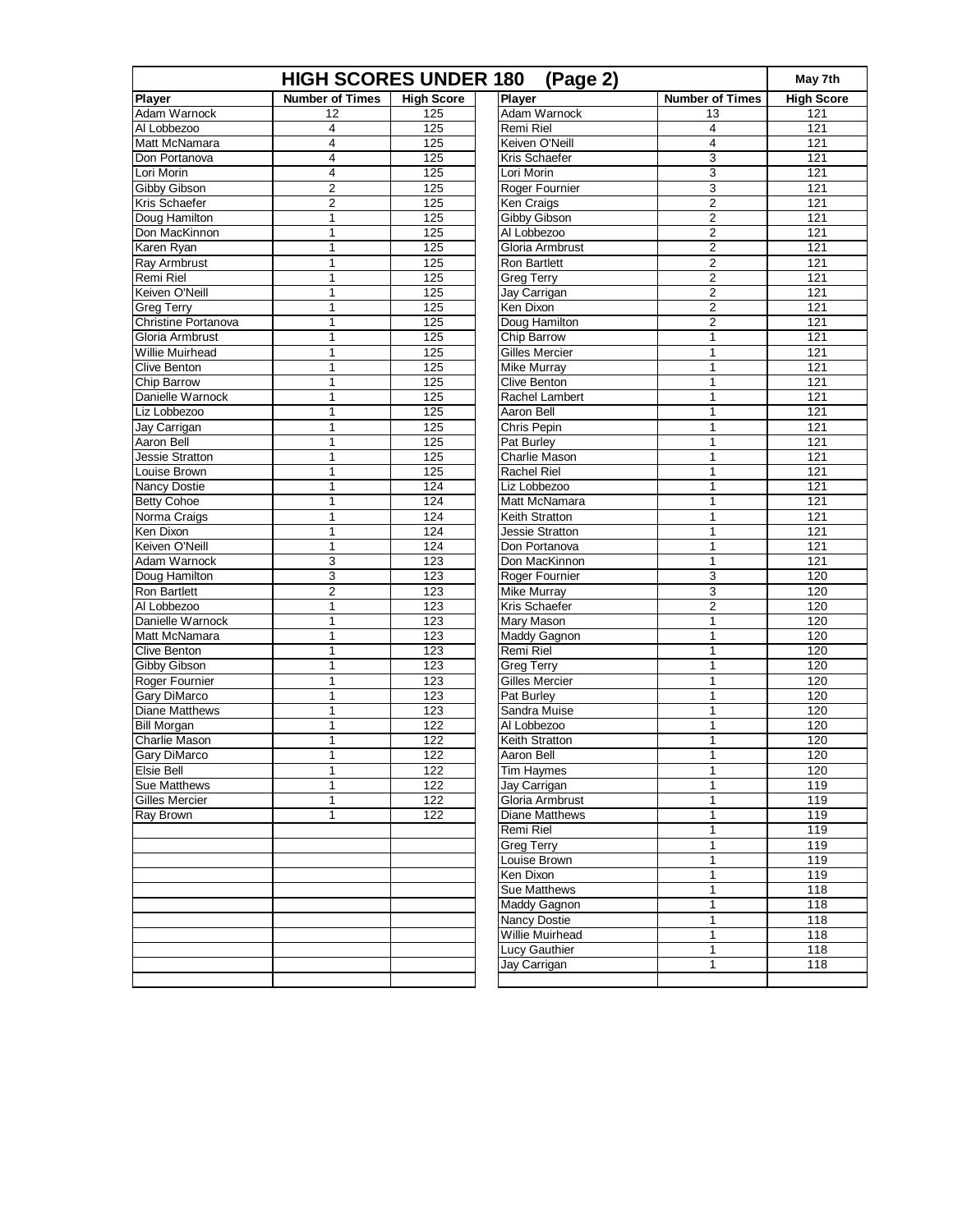| <b>HIGH SCORES UNDER 180</b><br>(Page 3) |                        |                   |                       |                        |                   |
|------------------------------------------|------------------------|-------------------|-----------------------|------------------------|-------------------|
| <b>Player</b>                            | <b>Number of Times</b> | <b>High Score</b> | <b>Player</b>         | <b>Number of Times</b> | <b>High Score</b> |
| Keiven O'Neill                           | $\overline{c}$         | 117               | Keiven O'Neill        | 2                      | 111               |
| Sue Matthews                             | 1                      | 117               | Marianne Taylor       | 1                      | 111               |
| Gilles Mercier                           | 1                      | 117               | <b>Greg Terry</b>     | $\mathbf{1}$           | $\overline{111}$  |
| Keith Stratton                           | 1                      | 117               | Adam Warnock          | $\mathbf{1}$           | 111               |
| Karen Ryan                               | 1                      | 117               | Al Lobbezoo           | 1                      | 111               |
| Pat Burley                               | 1                      | 117               | <b>Betty Cohoe</b>    | 1                      | 111               |
| <b>Sue Matthews</b>                      | 1                      | 117               | Roy Gray              | 1                      | 111               |
| Charlie Mason                            | 1                      | 117               | Chip Barrow           | 1                      | 111               |
| Chris Portanova                          | 1                      | 117               | Al Lobbezoo           | 1                      | 109               |
| Liz Lobbezoo                             | $\overline{c}$         | 116               | Keith Stratton        | 1                      | 109               |
| Kerri Dixon                              | $\mathbf{1}$           | 116               | Maddy Gagnon          | $\mathbf{1}$           | 108               |
| Louise Brown                             | 1                      | 116               | Pat Burley            | 1                      | 108               |
| Matt McNamara                            | 1                      | 116               | Jay Carrigan          | $\mathbf{1}$           | 108               |
| Gary DiMarco                             | 1                      | 116               | Olwen Benton          | 1                      | 108               |
| Roger Fournier                           | 1                      | 116               | Chris Portanova       | 1                      | 108               |
| Chris Pepin                              | 1                      | 116               | Louise Brown          | $\mathbf{1}$           | 108               |
| <b>Mike Murray</b>                       | 1                      | 116               | <b>Greg Terry</b>     | 1                      | 108               |
| Doug Hamilton                            | 1                      | 116               | Roger Fournier        | $\mathbf{1}$           | 108               |
| Jay Carrigan                             | 1                      | 116               | Liz Lobbezoo          | 1                      | 108               |
| Ken Dixon                                | 1                      | 116               | <b>Sue Matthews</b>   | 1                      | 108               |
| Louise Brown                             | $\mathbf 2$            | 115               | <b>Greg Terry</b>     | $\mathbf{1}$           | 107               |
| Ron Bartlett                             | $\overline{c}$         | 115               | Ken Craigs            | 1                      | 107               |
| Kevin Csordas                            | $\overline{c}$         | 115               | <b>Sue Matthews</b>   | 1                      | 106               |
| Keiven O'Neill                           | 1                      | 115               | <b>Charlie Mason</b>  | $\mathbf{1}$           | 106               |
| Lori Morin                               | 1                      | 115               | Roy Gray              | 3                      | 105               |
| Pat Burley                               | 1                      | 115               | Adam Warnock          | $\overline{c}$         | 105               |
| <b>Mike Murray</b>                       | 1                      | 115               | Al Lobbezoo           | 2                      | 105               |
| Ken Craigs                               | 1                      | 115               | Kim Pepin             | 2                      | 105               |
| Karen Ryan                               | 1                      | 115               | Matt McNamara         | 1                      | 105               |
| Al Lobbezoo                              | 1                      | 115               | Aaron Bell            | 1                      | 105               |
| Marianne Taylor                          | $\mathbf{1}$           | 115               | Ken Craigs            | $\mathbf{1}$           | 105               |
| Gloria Armbrust                          | 1                      | 115               | Karen Ryan            | 1                      | 105               |
| Jay Carrigan                             | 1                      | 115               | Lori Morin            | $\mathbf{1}$           | 105               |
| <b>Willie Muirhead</b>                   | $\overline{2}$         | 114               | Marianne Taylor       | 1                      | 105               |
| Ken Dixon                                | 1                      | 114               | Kris Schaefer         | 1                      | 105               |
| Charlie Mason                            | 1                      | 114               | Don MacKinnon         | $\mathbf{1}$           | 104               |
| Tim Haymes                               | 1                      | 114               | Maddy Gagnon          | 1                      | 104               |
| Nancy Dostie                             | 1                      | 114               | Lucy Gauthier         | 1                      | 104               |
| Marianne Taylor                          | 1                      | 114               | Louise Brown          | 1                      | 104               |
| Joe Lavalle                              | 1                      | 114               | <b>Diane Matthews</b> | 1                      | 104               |
| Sandra Muise                             | 1                      | 114               | Keiven O'Neill        | $\mathbf{1}$           | 104               |
| Keith Stratton                           | 1                      | 114               | Sandra Muise          | 1                      | 104               |
| Gary DiMarco                             | 1                      | 114               | Kevin Csordas         | 1                      | 104               |
| Kris Schaefer                            | 1                      | 114               | Lori Leaney           | $\mathbf{1}$           | 103               |
| Ray Brown                                | 1                      | 114               | Ken Dixon             | 1                      | 103               |
| Gary Dixon                               | 1                      | 114               | Maddy Gagnon          | 1                      | 103               |
| Debbie Dixon                             | 1                      | 114               | Elsie Bell            | 1                      | 103               |
| <b>Sue Matthews</b>                      | 1                      | 114               | Ken Craigs            | 1                      | 103               |
| Keiven O'Neill                           | 1                      | 114               | Diane Matthews        | 1                      | 102               |
| Joe Lavalle                              | 1                      | 113               | Mary Mason            | 1                      | 102               |
| Gary Dixon                               | 1                      | 113               | Willie Muirhead       | $\mathbf{1}$           | 102               |
| Charlie Mason                            | 1                      | 113               | Lucy Gauthier         | 1                      | 102               |
| Diane Matthews                           | 2                      | 112               | Doug Hamilton         | 1                      | $\frac{1}{101}$   |
| Elsie Bell                               | 1                      | 112               | <b>Nancy Dostie</b>   | $\mathbf{1}$           | 101               |
| Mike Murray                              | 1                      | 112               | <b>Mike Murray</b>    | 1                      | 101               |
| Remi Riel                                | 1                      | 112               | Maddy Gagnon          | $\mathbf{1}$           | 101               |
| Sandra Muise                             | 1                      | 112               | Karen Ryan            | 1                      | 101               |
| Rachel Riel                              | 1                      | 112               | Joe Lavalle           | 1                      | 101               |
| Keiven O'Neill                           | 1                      | $\frac{11}{2}$    |                       |                        |                   |
| Roy Gray                                 | 1                      | 112               |                       |                        |                   |
| Karen Ryan                               | 1                      | 112               |                       |                        |                   |
| Matt McNamara                            | 1                      | 112               |                       |                        |                   |
| Norma Craigs                             | 1                      | 112               |                       |                        |                   |
| Kerri Dixon                              | 1                      | $\frac{1}{12}$    |                       |                        |                   |
| <b>Sue Matthews</b>                      | 1                      | 112               |                       |                        |                   |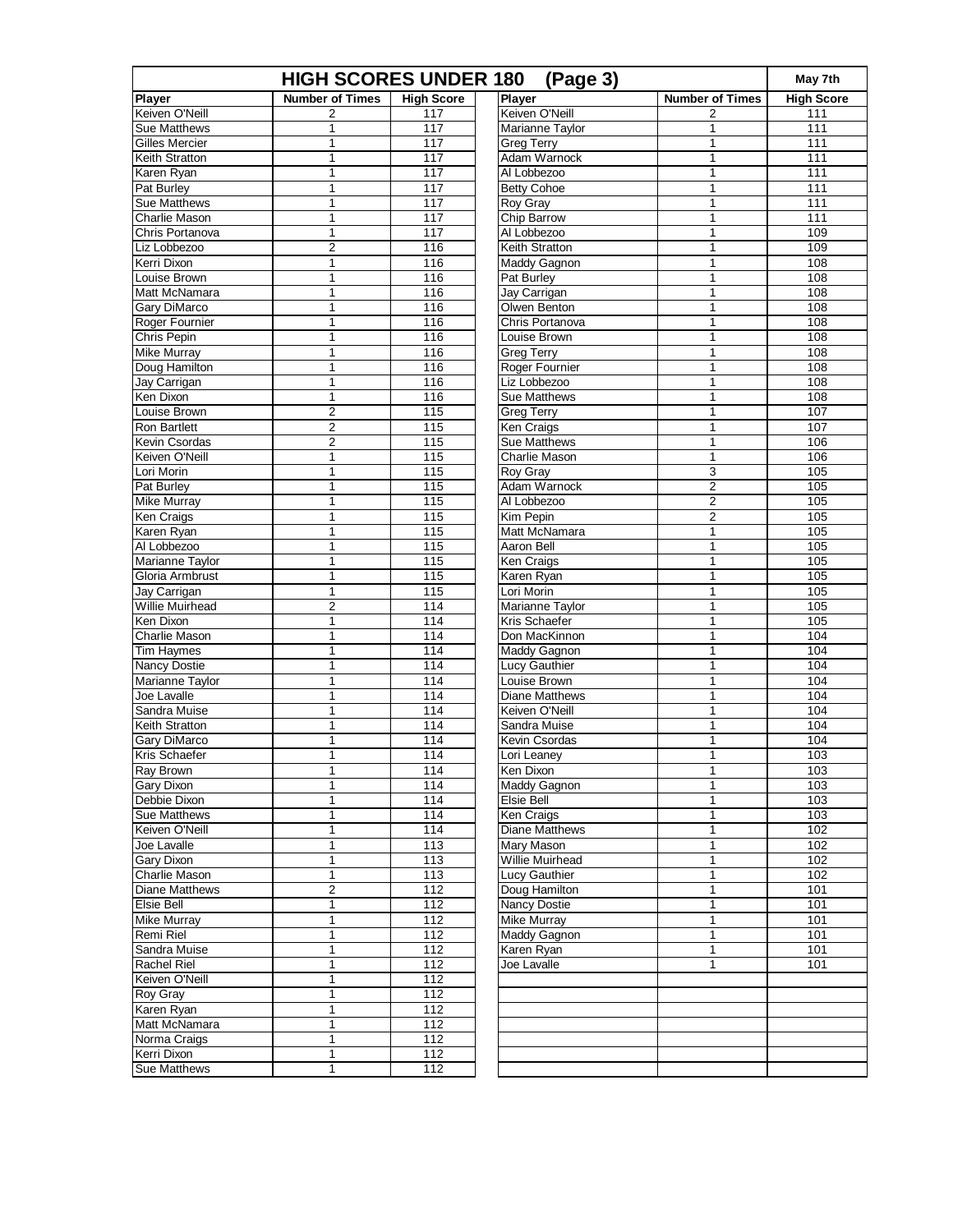|                |              |                |                |                |                |                |                 |                | <b>WEEKLY POINTS</b> |                |                |                |                |                |                |                | Final          |       |
|----------------|--------------|----------------|----------------|----------------|----------------|----------------|-----------------|----------------|----------------------|----------------|----------------|----------------|----------------|----------------|----------------|----------------|----------------|-------|
| Team           | Team         | W <sub>1</sub> | W <sub>2</sub> | $W_3$          | W <sub>4</sub> | W <sub>5</sub> | Mtg             | <b>W6</b>      | <b>W7</b>            | <b>W8</b>      | W 9            | W 10           | W 11           | W 12           | W 13           | W 14           | W 15           | W 16  |
| No.            | Name         | Sept           | Sept           | Sept           | Oct            | Oct            | Oct             | Oct            | Oct                  | Oct            | Nov            | <b>Nov</b>     | <b>Nov</b>     | <b>Dec</b>     | <b>Dec</b>     | Jan            | Jan            | Jan   |
|                |              | 11             | 18             | 25             | $\overline{2}$ | 9              | 15              | 16             | 23                   | 30             | 13             | 20             | 27             | $\overline{4}$ | 11             | 8              | 15             | 22    |
| 1              | Rockets      | 9              | $\overline{7}$ | 10             | 9              | 8              | $\overline{2}$  | 11             | 9                    | 11             | 12             | 8              | $\overline{7}$ | 12             | 11             | 3              | 10             | 5     |
| $\overline{2}$ | Roques       | 6              | 8              | $\overline{4}$ | 5              | 5              | $\overline{0}$  | 11             | 12                   | 11             | 12             | $\overline{7}$ | 10             | 6              | $\overline{7}$ | $\overline{7}$ | 6              | 4     |
| 3              | Senators     | 9              | 12             | 6              | 10             | 10             | $\overline{2}$  | 11             | $\overline{2}$       | $\overline{4}$ | 3              | 11             | $\overline{7}$ | 10             | 13             | 8              | 8              | 1     |
| 4              | Dog Pound    | 11             | 10             | 11             | 10             | $\overline{7}$ | $\overline{0}$  | 9              | 13                   | 10             | 12             | 13             | 10             | 9              | 13             | 12             | 6              | 14    |
| 5              | Tortillas    | $\overline{7}$ | 5              | 4              | 5              | 8              | $\overline{2}$  | 8              | 6                    | $\overline{4}$ | 3              | $\overline{7}$ | Forfeit        | 4              | $\overline{2}$ | $\overline{7}$ | 4              | 6     |
| 6              | Targets      | 8              | $\overline{7}$ | 5              | 5              | 1              | $\Omega$        | $\overline{4}$ | 6                    | 9              | 6              | 8              | 5              | 3              | $\overline{2}$ | $\overline{2}$ | $\overline{7}$ | 4     |
| 7              | Fur Trappers | 11             | 12             | 11             | 10             | 14             | $\overline{2}$  | 6              | 6                    | 11             | 11             | 11             | 11             | 11             | 8              | 13             | 9              | 10    |
| 8              | Canucks      | 4              | 3              | 5              | 6              | 9              | $\Omega$        | $\overline{7}$ | 3                    | 6              | 3              | 4              | 8              | 9              | $\overline{4}$ | $\overline{7}$ | 11             | 11    |
| 9              | Rascals      | 4              | 3              | 9              | $\overline{7}$ | 6              | $\overline{2}$  | 4              | 9                    | $\overline{4}$ | 9              | $\overline{2}$ | 4              | 5              | 5              | 8              | 5              | 9     |
| 10             | Newcomers    | 6              | 8              | 10             | 8              | $\overline{7}$ | $\Omega$        | $\overline{4}$ | 9                    | 5              | 4              | 4              | 8              | 6              | 10             | 8              | 9              | 11    |
|                |              |                |                |                |                |                |                 |                |                      |                |                |                |                |                |                |                |                |       |
|                |              | 75             | 75             | 75             | 75             | 75             | 10              | 75             | 75                   | 75             | 75             | 75             | 70             | 75             | 75             | 75             | 75             | 75    |
|                |              |                |                |                |                |                |                 |                |                      |                |                |                |                |                |                |                |                |       |
| Team           | Team         | W 17           | W 18           | Mtg            | <b>W19</b>     | <b>W20</b>     | W <sub>21</sub> | Mtg            | <b>W22</b>           | <b>W23</b>     | W24            | <b>W25</b>     | <b>W26</b>     | <b>W27</b>     |                | Mtg            | No of          | Avg   |
| No.            | Name         | Jan            | Feb            | Feb            | Feb            | Feb            | Mar             | Mar            | Mar                  | Mar            | Mar            | Apr            | Apr            | Apr            | Totals         | Pts            | Wks            | Pts   |
|                |              | 29             | 5              | 11             | 19             | 26             | 5               | 11             | 12                   | 19             | 26             | $\overline{2}$ | 9              | 16             |                |                |                |       |
| 1              | Rockets      | 10             | 10             | $\overline{0}$ | 6              | 8              | 14              | $\mathbf{0}$   | 9                    | 5              | 8              | $\overline{7}$ | 8              | 8              | 237            | $\overline{2}$ | 27             | 8.70  |
| 2              | Rogues       | 11             | 8              | $\overline{2}$ | 9              | 9              | $\overline{2}$  | $\Omega$       | 4                    | 10             | 11             | 8              | 11             | 11             | 217            | $\overline{2}$ | 27             | 7.96  |
| 3              | Senators     | 4              | 5              | $\overline{2}$ | 5              | 3              | 10              | $\overline{2}$ | 9                    | 5              | 9              | 5              | 5              | $\overline{7}$ | 198            | 6              | 27             | 7.11  |
| 4              | Dog Pound    | 8              | 8              | $\overline{0}$ | 9              | 9              | 13              | $\overline{0}$ | 11                   | 10             | $\overline{7}$ | 10             | 11             | 11             | 277            | 0              | 27             | 10.26 |
| 5              | Tortillas    | 5              | $\overline{7}$ | $\overline{2}$ | 11             | 6              | $\overline{2}$  | $\overline{2}$ | 6                    | 9              | 4              | 8              | $\overline{7}$ | 4              | 155            | 6              | 27             | 5.52  |
| 6              | Targets      | 6              | 10             | $\overline{0}$ | $\overline{4}$ | 6              | 1               | $\mathbf{0}$   | $\overline{4}$       | 5              | 6              | 3              | 8              | 9              | 144            | 0              | 27             | 5.33  |
| 7              | Fur Trappers | 11             | 8              | $\overline{2}$ | 13             | 10             | 13              | $\overline{2}$ | 11                   | 10             | 8              | 8              | 10             | 10             | 283            | 6              | 27             | 10.26 |
| 8              | Canucks      | 9              | $\overline{7}$ | $\overline{2}$ | $\overline{2}$ | 12             | 10              | $\overline{2}$ | 6                    | $\overline{7}$ | 11             | $\overline{7}$ | $\overline{7}$ | 4              | 186            | 4              | 27             | 6.74  |
| 9              | Rascals      | 4              | 5              | $\overline{2}$ | 6              | 5              | 5               | $\overline{2}$ | $\overline{4}$       | 8              | $\overline{7}$ | 7              | 4              | 6              | 160            | 6              | 27             | 5.70  |
| 10             | Newcomers    | $\overline{7}$ | $\overline{7}$ | $\overline{2}$ | 10             | $\overline{7}$ | 5               | $\overline{2}$ | 11                   | 6              | $\overline{4}$ | 12             | 4              | 5              | 199            | 4              | 27             | 7.22  |
|                |              |                |                |                |                |                |                 |                |                      |                |                |                |                |                |                |                |                |       |
|                |              | 75             | 75             | 14             | 75             | 75             | 75              | 12             | 75                   | 75             | 75             | 75             | 75             | 75             | 2056           | 36             |                |       |
|                |              |                |                |                |                |                |                 |                |                      |                |                |                |                |                |                |                |                |       |
|                |              |                |                |                |                | M/U            |                 | Forfeit        |                      | Pen.           |                |                |                |                |                |                |                |       |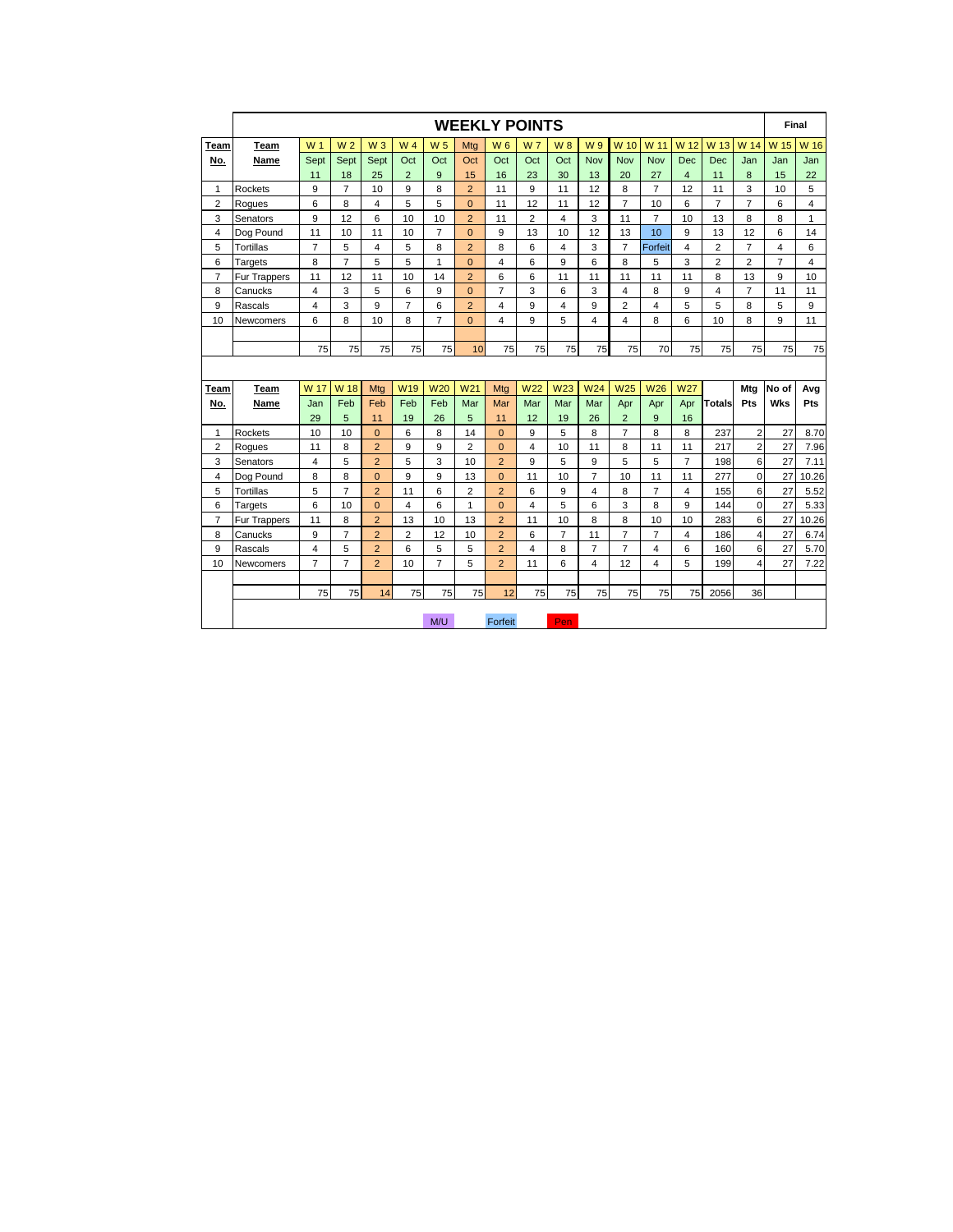|                                                | <b>WELLAND &amp; DISTRICT OPEN DART LEAGUE</b>                             |                                                                                   |                                                  |                                                                                     |                                                               |                                                                     |                                                                |                                                             |                                     |                                                |                                                |
|------------------------------------------------|----------------------------------------------------------------------------|-----------------------------------------------------------------------------------|--------------------------------------------------|-------------------------------------------------------------------------------------|---------------------------------------------------------------|---------------------------------------------------------------------|----------------------------------------------------------------|-------------------------------------------------------------|-------------------------------------|------------------------------------------------|------------------------------------------------|
|                                                |                                                                            |                                                                                   |                                                  |                                                                                     |                                                               | http://wdodl.microagets.com                                         |                                                                |                                                             |                                     |                                                |                                                |
|                                                |                                                                            |                                                                                   | <b>SCHEDULE</b>                                  |                                                                                     |                                                               | 2008 - 2009                                                         |                                                                |                                                             |                                     | <b>Revised Mar 19th</b>                        |                                                |
| <b>Wk1</b>                                     | Wk <sub>2</sub>                                                            | Wk <sub>3</sub>                                                                   | Wk4                                              | <b>Wk 5</b>                                                                         | Wk 6                                                          | Wk7                                                                 | Wk8                                                            |                                                             | Wk 9                                | <b>Wk 10</b>                                   | <b>Wk 11</b>                                   |
| <b>SEP.11</b>                                  | <b>SEP. 18</b>                                                             | <b>SEP. 25</b>                                                                    | OCT.2                                            | OCT. <sub>9</sub>                                                                   | <b>OCT. 16</b>                                                | <b>OCT. 23</b>                                                      | <b>OCT. 30</b>                                                 | <b>NOV.6</b>                                                | <b>NOV. 13</b>                      | <b>NOV. 20</b>                                 | <b>NOV. 27</b>                                 |
| н<br>Α                                         | н<br>Α                                                                     | н<br>Α                                                                            | н<br>Α                                           | н<br>Α                                                                              | н<br>Α                                                        | н<br>A                                                              | н<br>Α                                                         |                                                             | н<br>А                              | н<br>Α                                         | н<br>A                                         |
| $\overline{2}$<br>$\mathbf{1}$<br>$\mathsf{V}$ | v <sub>7</sub><br>9                                                        | 6<br>v <sub>1</sub>                                                               | v 8<br>$\mathbf{1}$                              | $v$ 4<br>1                                                                          | 9<br>1<br>$\mathsf{V}$                                        | $\overline{7}$<br>$\mathsf{V}$<br>$\mathbf{1}$                      | 5<br>$\mathbf{1}$<br>${\sf v}$                                 | <b>Memorial</b>                                             | 3<br>$\overline{1}$<br>$\mathsf{V}$ | 2 v<br>$\overline{1}$                          | $\overline{7}$<br>v <sub>9</sub>               |
| 9<br>$\overline{4}$<br>$\mathsf{V}$            | $\overline{c}$<br>6<br>v                                                   | 5<br>$\overline{7}$<br>$\mathsf{v}$                                               | 6<br>$\overline{4}$<br>$\mathsf{v}$              | 8<br>9<br>$\mathsf{v}$                                                              | $\overline{7}$<br>4<br>$\mathsf{v}$                           | 5<br>9<br>$\mathsf{v}$                                              | $\overline{3}$<br>7<br>$\mathsf{v}$                            | Cup                                                         | $\overline{2}$<br>5<br>$\mathsf{v}$ | $\overline{4}$<br>$\mathsf{v}$<br>9            | 6<br>$\overline{2}$<br>$\mathsf{v}$            |
| 5<br>v <sub>6</sub>                            | 3<br>8<br>${\sf v}$                                                        | $\overline{2}$<br>$\overline{4}$<br>$\mathsf{v}$                                  | 5<br>$\mathbf{3}$<br>$\mathsf{v}$                | $\overline{7}$<br>6<br>$\mathsf{V}$                                                 | 8<br>5<br>$\mathsf{v}$                                        | 3<br>$\overline{a}$<br>${\sf V}$                                    | $\overline{2}$<br>$9\,$<br>$\mathsf{v}$                        | <b>Bring Food</b>                                           | $\overline{4}$<br>$\mathsf{v}$<br>8 | 6<br>5<br>$\overline{v}$                       | 3<br>8<br>$\mathsf{V}$                         |
| 8<br>$\overline{7}$<br>$\mathsf{V}$            | $\overline{4}$<br>5<br>$\mathsf{v}$                                        | 3<br>$\overline{9}$<br>$\mathsf{v}$                                               | $\overline{7}$<br>$\overline{2}$<br>$\mathsf{v}$ | $\overline{2}$<br>$\overline{3}$<br>$\mathsf{v}$                                    | $\overline{3}$<br>$6\phantom{1}6$<br>${\sf v}$                | $\overline{8}$<br>$\overline{2}$<br>$\mathsf{v}$                    | $\overline{6}$<br>$\overline{8}$<br>$\mathsf{v}$               | <b>Donation</b>                                             | $\overline{9}$<br>6<br>$\mathsf{v}$ | $\overline{8}$<br>$v\bar{7}$                   | 5<br>$\overline{4}$<br>${\sf v}$               |
| 3<br>v <sub>10</sub>                           | 10 <sub>v</sub><br>$\mathbf{1}$                                            | 8<br>v <sub>10</sub>                                                              | 10 <sub>v</sub><br>9                             | 5<br>10<br>$\mathsf{v}$                                                             | $10 \text{ v } 2$                                             | 6<br>10<br>$\mathsf{v}$                                             | $10 \text{ v} 4$                                               | Br <sub>4</sub>                                             | 10 <sub>v</sub><br>$\overline{7}$   | 10 <sub>v</sub><br>3                           | $\mathbf{1}$<br>$v$ 10                         |
| <b>Wk 12</b>                                   | <b>Wk 13</b>                                                               |                                                                                   |                                                  | <b>Wk 14</b>                                                                        | <b>Wk 15</b>                                                  | <b>Wk 16</b>                                                        | <b>Wk 17</b>                                                   | <b>Wk 18</b>                                                |                                     | <b>Wk 19</b>                                   | <b>Wk 20</b>                                   |
| <b>DEC. 4</b>                                  | <b>DEC. 11</b>                                                             | <b>DEC. 18</b>                                                                    | <b>DEC. 25</b>                                   | <b>JAN. 8</b>                                                                       | <b>JAN. 15</b>                                                | <b>JAN. 22</b>                                                      | <b>JAN. 29</b>                                                 | <b>FEB.5</b>                                                | <b>FEB. 12</b>                      | <b>FEB. 19</b>                                 | <b>FEB. 26</b>                                 |
| н<br>A                                         | н<br>A                                                                     |                                                                                   | <b>JAN.1</b>                                     | н<br>A                                                                              | Н<br>A                                                        | н<br>A                                                              | н<br>A                                                         | н<br>A                                                      |                                     | н<br>A                                         | н<br>A                                         |
| v 6<br>1                                       | $\overline{1}$<br>8<br>$\mathsf{v}$                                        | Jimmy                                                                             |                                                  | 4<br>1<br>$\mathsf{V}$                                                              | 9<br>$\mathbf{1}$<br>$\mathsf{v}$                             | $\overline{7}$<br>1<br>$\mathsf{v}$                                 | 5<br>$\mathbf{1}$<br>$\mathsf{V}$                              | $\mathbf{3}$<br>$\mathbf{1}$<br>$\mathsf{V}$                | <b>Sweet</b>                        | $\overline{2}$<br>$\mathbf{1}$<br>$\mathsf{v}$ | 9<br>$\overline{7}$<br>$\mathsf{v}$            |
| $\overline{7}$<br>5<br>$\mathsf{V}$            | $\overline{4}$<br>$\mathsf{v}$<br>6                                        | <b>Russell</b>                                                                    | <b>Happy</b>                                     | $\overline{8}$<br>$\mathsf{v}$<br>9                                                 | $\overline{7}$<br>$\overline{4}$<br>$\mathsf{v}$              | $\overline{9}$<br>5<br>${\sf v}$                                    | $\overline{3}$<br>$\overline{v}$ 7                             | $\overline{5}$<br>$\overline{2}$<br>${\sf V}$               | Heart                               | $\overline{9}$<br>$v \overline{4}$             | $\overline{2}$<br>$6\phantom{1}6$<br>${\sf V}$ |
| 2<br>4<br>v                                    | 3<br>5<br>$\mathsf{v}$                                                     | <b>Team</b>                                                                       | <b>Holidays</b>                                  | 6<br>$\overline{7}$<br>$\mathsf{v}$                                                 | 5<br>8<br>$\mathsf{v}$                                        | $\overline{4}$<br>3<br>$\mathsf{v}$                                 | 9<br>$\overline{2}$<br>$\mathsf{V}$                            | 8<br>$\overline{4}$<br>v                                    | <b>Mixed</b>                        | 5<br>6<br>$\mathsf{v}$                         | 8<br>v <sub>3</sub>                            |
| 9<br>3<br>v                                    | 2<br>$\overline{7}$<br>$\mathsf{v}$                                        | <b>Select</b>                                                                     |                                                  | 3<br>$\overline{2}$<br>$\mathsf{v}$<br>5                                            | 6<br>3<br>$\mathsf{v}$<br>2 v 10                              | $\overline{2}$<br>8<br>$\mathsf{v}$<br>10 <sub>v</sub><br>6         | 8<br>6<br>$\mathsf{V}$<br>$\overline{4}$<br>$\mathsf{v}$<br>10 | 6<br>9<br>$\mathsf{v}$<br>$\overline{7}$<br>v <sub>10</sub> | <b>Doubles</b>                      | $\overline{7}$<br>$\mathbf{v}$<br>8<br>3 v 10  | v <sub>5</sub><br>4<br>10 v 1                  |
| 8<br>10<br>$\mathsf{v}$                        | 9<br>10<br>${\sf v}$                                                       | Br 4                                                                              |                                                  | 10 <sub>v</sub>                                                                     |                                                               |                                                                     |                                                                |                                                             | Br 4                                |                                                |                                                |
| <b>Wk 21</b>                                   | <b>Wk 22</b>                                                               | <b>Wk 23</b>                                                                      | <b>Wk 24</b>                                     | <b>Wk 25</b>                                                                        | <b>Wk 26</b>                                                  | <b>Wk 27</b>                                                        |                                                                |                                                             |                                     |                                                |                                                |
| <b>MAR.5</b>                                   | <b>MAR. 12</b>                                                             | <b>MAR. 19</b>                                                                    | <b>MAR. 26</b>                                   | <b>APR. 2</b>                                                                       | APR.9                                                         | <b>APR. 16</b>                                                      | <b>APR. 23</b>                                                 | <b>APR. 30</b>                                              | <b>MAY.7</b>                        | <b>MAY. 14</b>                                 | <b>MAY. 29</b>                                 |
| Н<br>Α                                         | н<br>A                                                                     | н<br>A                                                                            | н<br>A                                           | $\overline{H}$<br>A                                                                 | $\mathsf{H}$<br>A                                             | $\overline{H}$<br>$\boldsymbol{\mathsf{A}}$                         |                                                                |                                                             |                                     |                                                |                                                |
| 6<br>v <sub>1</sub>                            | 8<br>$\mathbf{1}$<br>$\mathsf{V}$                                          | $\mathbf{1}$<br>$\overline{4}$<br>$\mathsf{v}$                                    | $\mathbf{1}$<br>v <sub>9</sub>                   | $\overline{7}$<br>$\overline{1}$<br>$\mathsf{V}$                                    | $\mathbf{1}$<br>5<br>V                                        | 3<br>$\overline{1}$<br>$\mathsf{v}$                                 | <b>Team</b>                                                    | <b>High/Low</b>                                             | <b>Singles</b>                      | Annual                                         | Awards                                         |
| 5<br>v <sub>7</sub>                            | 6<br>v <sub>4</sub>                                                        | 9<br>8<br>$\mathsf{V}$                                                            | v <sub>7</sub><br>4                              | 5<br>9<br>$\mathsf{V}$                                                              | $\overline{7}$<br>3<br>$\mathsf{V}$                           | 2 v<br>5                                                            | <b>Playoffs</b>                                                | <b>Doubles</b>                                              |                                     | General                                        | <b>Banquet</b>                                 |
| 4<br>v <sub>2</sub><br>3<br>v <sub>9</sub>     | 3<br>5<br>$\mathsf{V}$<br>$\overline{2}$<br>$\overline{7}$<br>$\mathsf{v}$ | $\overline{7}$<br>v <sub>6</sub><br>$\overline{c}$<br>$\overline{3}$<br>${\sf v}$ | 5<br>8<br>$\mathsf{v}$<br>3<br>v <sub>6</sub>    | $\sqrt{3}$<br>$\overline{4}$<br>$\mathsf{v}$<br>8<br>$\overline{2}$<br>$\mathsf{v}$ | 2<br>9<br>$\mathsf{v}$<br>$\overline{8}$<br>6<br>$\mathsf{v}$ | $\overline{4}$<br>8<br>$\mathsf{v}$<br>$\,6\,$<br>9<br>$\mathsf{V}$ | Br 4                                                           | Br 4                                                        | Br 4                                | <b>Meeting</b><br>Br <sub>4</sub>              | Br 4                                           |
| 10<br>8<br>$\mathsf{V}$                        | 10 <sub>v</sub><br>9                                                       | 5<br>v <sub>10</sub>                                                              | 10 v 2                                           | v <sub>10</sub><br>6                                                                | 10 v 4                                                        | 10 <sub>v</sub><br>$\overline{7}$                                   |                                                                |                                                             |                                     |                                                |                                                |
|                                                |                                                                            |                                                                                   |                                                  |                                                                                     |                                                               |                                                                     |                                                                |                                                             |                                     |                                                |                                                |
|                                                | Regular Nights: Start 7:30                                                 |                                                                                   |                                                  |                                                                                     |                                                               |                                                                     |                                                                | Tournaments: Registration 7:00 - Start 7:30                 |                                     |                                                |                                                |
| <b>TEAMS</b>                                   |                                                                            |                                                                                   |                                                  |                                                                                     |                                                               |                                                                     |                                                                |                                                             |                                     |                                                |                                                |
| Team No.                                       | <b>Name</b>                                                                |                                                                                   | Venue                                            |                                                                                     | Phone#                                                        |                                                                     | Captain                                                        |                                                             | Phone #                             |                                                |                                                |
| 1                                              | <b>Rockets</b>                                                             |                                                                                   | <b>Welland Legion</b>                            |                                                                                     | 905-734-6601                                                  |                                                                     | Clive Benton                                                   |                                                             | 905-714-4352                        |                                                |                                                |
| 2                                              | <b>Rogues</b>                                                              |                                                                                   | <b>Welland Legion</b>                            |                                                                                     | 905-734-6601                                                  |                                                                     | Remi Riel                                                      |                                                             | 905-735-9012                        |                                                |                                                |
| 3                                              | <b>Senators</b>                                                            |                                                                                   | <b>Welland Legion</b>                            |                                                                                     | 905-734-6601                                                  |                                                                     | Don Portanova                                                  |                                                             | 905-732-5694                        |                                                |                                                |
| 4                                              | Dog Pound                                                                  |                                                                                   | <b>Trappers</b>                                  |                                                                                     | 905-734-4221                                                  |                                                                     | Roger Fournier<br>905-788-2635                                 |                                                             |                                     |                                                |                                                |
| 5                                              | <b>Tortillas</b>                                                           |                                                                                   | <b>Welland Legion</b>                            |                                                                                     | 905-734-6601                                                  |                                                                     | Karen Ryan<br>905-714-4388                                     |                                                             |                                     |                                                |                                                |
| 6                                              | <b>Targets</b>                                                             |                                                                                   | <b>Welland Legion</b>                            |                                                                                     | 905-734-6601                                                  |                                                                     | <b>Elsie Bell</b><br>905-892-5976                              |                                                             |                                     |                                                |                                                |
| 7                                              | <b>Fur Trappers</b>                                                        |                                                                                   | <b>Trappers</b>                                  |                                                                                     | 905-734-4221                                                  |                                                                     | Al Lobbezoo<br>905-328-7136                                    |                                                             |                                     |                                                |                                                |
| 8                                              | <b>Canucks</b>                                                             |                                                                                   | <b>Welland Legion</b>                            |                                                                                     | 905-734-6601                                                  |                                                                     | Keiven O'Neill<br>289-213-0487                                 |                                                             |                                     |                                                |                                                |
| 9                                              | <b>Rascals</b>                                                             |                                                                                   | <b>Welland Legion</b>                            |                                                                                     | 905-734-6601                                                  |                                                                     | Sue Matthews<br>905-732-4816                                   |                                                             |                                     |                                                |                                                |
| 10                                             | <b>Newcomers</b>                                                           |                                                                                   | <b>Welland Legion</b>                            |                                                                                     | 905-734-6601                                                  |                                                                     | Mike Murray                                                    |                                                             | 905-734-1059                        |                                                |                                                |
|                                                |                                                                            |                                                                                   | <b>MEETINGS - 8-PM - Executive and Team Reps</b> |                                                                                     |                                                               |                                                                     |                                                                |                                                             |                                     |                                                |                                                |
| RCL Br 4                                       |                                                                            |                                                                                   |                                                  |                                                                                     |                                                               |                                                                     | <b>OCTOBER 15th</b>                                            |                                                             |                                     |                                                | 2008                                           |
| <b>TRAPPERS</b>                                |                                                                            |                                                                                   |                                                  |                                                                                     |                                                               |                                                                     | FEBRUARY 11th                                                  |                                                             |                                     |                                                | 2009                                           |
| RCL Br 4                                       |                                                                            |                                                                                   |                                                  |                                                                                     |                                                               |                                                                     | MARCH 11th                                                     |                                                             |                                     |                                                | 2009                                           |
|                                                | ANNUAL GENERAL MEETING (RCL Br 4)                                          |                                                                                   |                                                  |                                                                                     |                                                               |                                                                     | MAY 14th                                                       |                                                             |                                     |                                                | 2009                                           |
| <b>OTHER EVENTS</b>                            |                                                                            |                                                                                   |                                                  |                                                                                     |                                                               |                                                                     |                                                                |                                                             |                                     |                                                |                                                |
|                                                | DON HURST (Club Belvedere - Thorold)                                       |                                                                                   |                                                  |                                                                                     |                                                               |                                                                     |                                                                | NOVEMBER 21st, 22nd & 23rd                                  |                                     |                                                | 2008                                           |
|                                                |                                                                            |                                                                                   | PENINSULA CUP (CAW Hall - St Catharines)         |                                                                                     |                                                               |                                                                     |                                                                | FEBRUARY 27th, 28th & MARCH 1st                             |                                     |                                                | 2009                                           |
|                                                |                                                                            |                                                                                   | <b>ONTARIO YOUTH PROVINCIALS (St Catharines)</b> |                                                                                     |                                                               |                                                                     |                                                                | MARCH 13th, 14th & 15th                                     |                                     |                                                | 2009                                           |
|                                                |                                                                            |                                                                                   |                                                  |                                                                                     |                                                               |                                                                     |                                                                |                                                             |                                     |                                                |                                                |
|                                                |                                                                            |                                                                                   |                                                  |                                                                                     | <b>EXECUTIVE</b>                                              |                                                                     |                                                                |                                                             |                                     |                                                |                                                |
| <b>President</b>                               |                                                                            | Don Portanova                                                                     |                                                  | 905-732-5694                                                                        |                                                               |                                                                     | donp@microagets.com                                            |                                                             |                                     |                                                |                                                |
| <b>Vice President</b>                          |                                                                            | Adam Warnock                                                                      |                                                  | 905-733-0949                                                                        |                                                               |                                                                     |                                                                | danielle.adam.warnock@hotmail.com                           |                                     |                                                |                                                |
| <b>Secretary</b>                               |                                                                            | Al Lobbezoo                                                                       |                                                  | 905-328-7136                                                                        |                                                               |                                                                     | elobbezoo@hotmail.com                                          |                                                             |                                     |                                                |                                                |
| <b>Treasurer</b>                               |                                                                            | Karen Ryan                                                                        |                                                  | 905-714-4388                                                                        |                                                               |                                                                     | kryan43@cogeco.ca                                              |                                                             |                                     |                                                |                                                |
| <b>Statistician</b>                            |                                                                            | Doug Hamilton                                                                     |                                                  | 905-246-6150                                                                        |                                                               |                                                                     | dhamilton31@sympatico.ca                                       |                                                             |                                     |                                                |                                                |
| <b>Directors</b>                               |                                                                            | Diane M                                                                           | 905-988-1493                                     |                                                                                     | Keiven O                                                      | 289-213-0487                                                        |                                                                | Rachel R                                                    | 905-734-3886                        |                                                |                                                |
|                                                |                                                                            | Elsie B                                                                           | 905-892-5976                                     |                                                                                     | Kim P                                                         | 905-714-4443                                                        |                                                                | Roy G                                                       | 905-734-3765                        |                                                |                                                |
|                                                |                                                                            |                                                                                   | Gary DiM 905-892-3520                            |                                                                                     | Liz L                                                         | 905-735-9437                                                        |                                                                | Sue M                                                       | 905-732-4816                        |                                                |                                                |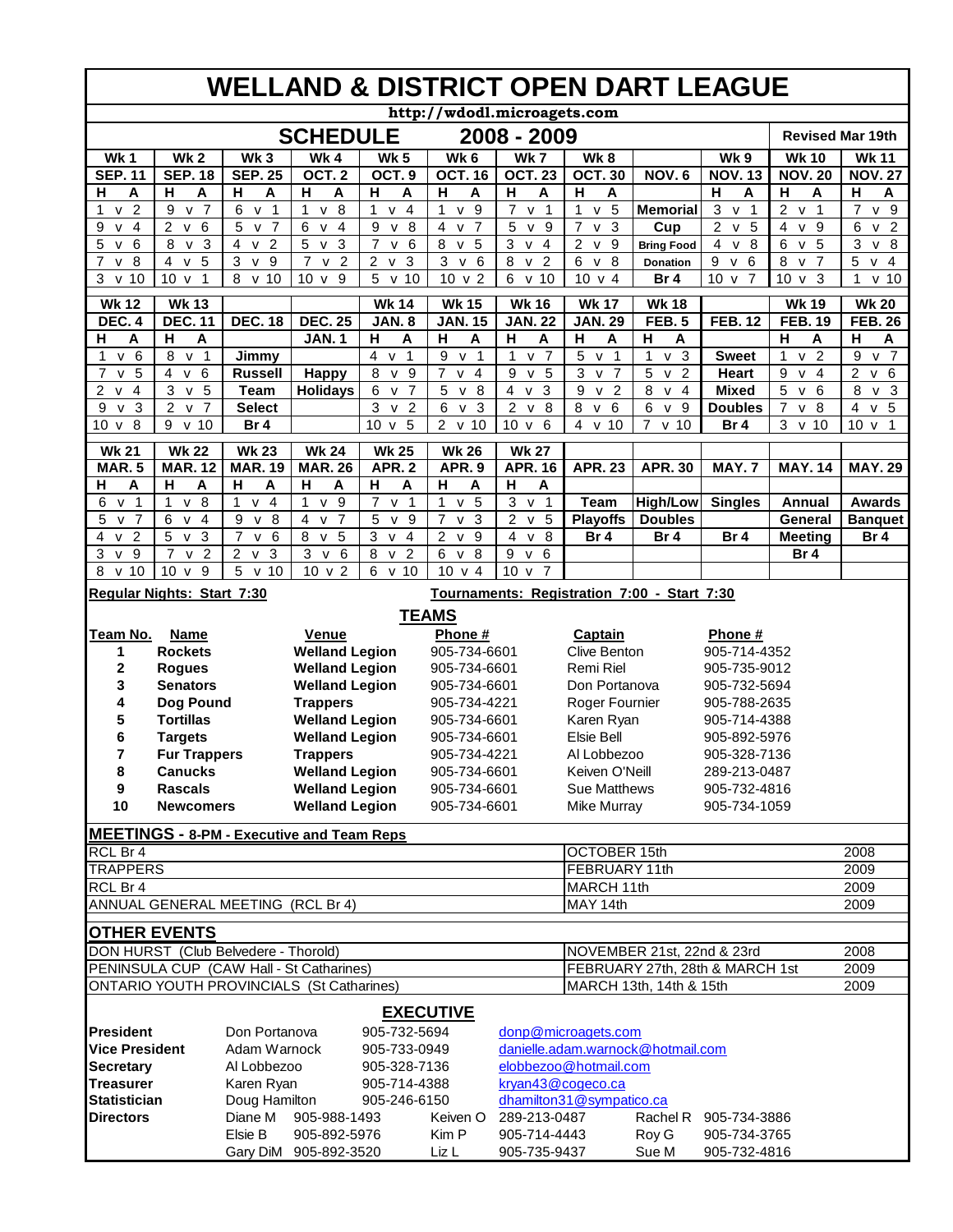

## **Established 1988 http://wdodl.microagets.com 2008 - 2009**

|         | <b>Br 4 Rockets</b> |          | 734-6601               |         | <b>Br 4 Roques</b>     |          | 734-6601            |
|---------|---------------------|----------|------------------------|---------|------------------------|----------|---------------------|
| Capt.   | <b>Clive Benton</b> | 714-4352 |                        | Capt.   | Remi Riel              | 735-9012 | rriel1@cogeco.ca    |
| Co-Capt | Gloria Armbrust     | 735-1118 |                        | Co-Capt | <b>Rachel Riel</b>     | 734-3886 | memere6@hotmail.com |
|         | Olwen Benton        | 714-4352 |                        |         | <b>Charlie Mason</b>   | 735-2359 | mcmason@primus.ca   |
|         | <b>Greg Terry</b>   |          |                        |         | <b>Maddy Gagnon</b>    |          |                     |
|         | <b>Ray Armbrust</b> | 735-1118 | armbrust@niagara.com   |         | <b>Mary Mason</b>      | 735-2359 |                     |
|         | Aaron Bell          |          | aarontallica@yahoo.com |         | Sandra Muise           |          | mzmuse@cogeco.ca    |
|         |                     |          |                        |         | <b>Willie Muirhead</b> | 932-3670 |                     |
|         |                     |          |                        |         |                        |          |                     |

| 3       | <b>Br 4 Senators</b> |          | 734-6601            |         | <b>Trapper's Dog Pound</b> |              | 734-4221                                |
|---------|----------------------|----------|---------------------|---------|----------------------------|--------------|-----------------------------------------|
| Capt    | Don Portanova        | 732-5694 | donp@microagets.com | Capt.   | Roger Fournier             | 788-2635     |                                         |
| Co-Capt | <b>Gary DiMarco</b>  | 892-3520 | gar.bet@cogeco.ca   | Co-Capt | Marianne Taylor            | 892-5071     |                                         |
|         | <b>Betty Cohoe</b>   | 892-3520 |                     |         | <b>Chip Barrow</b>         | 289-407-0450 |                                         |
|         | Christine Portanova  | 732-5694 |                     |         | <b>Gilles Mercier</b>      | 359-4589     | gilles mercier@hotmail.com              |
|         | Louise Brown         | 892-0496 |                     |         | Matt McNamara              |              | 289-820-9811 matt29mcnamara@hotmail.com |
|         | Ray Brown            | 892-0496 |                     |         | Natalie Fournier           | 788-2635     |                                         |
|         |                      |          |                     |         | <b>Steve Minor</b>         | 735-0445     |                                         |
|         |                      |          |                     |         | <b>Gibby Gibson</b>        |              |                                         |

|         | <b>Br 4 Tortillas</b>  |          | 734-6601                    |         | <b>Br 4 Targets</b>  |          |                    | 734-6601 |
|---------|------------------------|----------|-----------------------------|---------|----------------------|----------|--------------------|----------|
| Capt.   | Karen Rvan             | 714-4388 | kryan43@cogeco.ca           | Capt.   | Elsie Bell           | 892-5976 | eebell@niagara.com |          |
| Co-Capt | <b>Bill Morgan</b>     | 714-4388 |                             | Co-Capt | Ken Dixon            | 735-1256 | kdixon5@cogeco.ca  |          |
|         | <b>Jessie Stratton</b> | 834-5115 | jstratton@mountaincable.net |         | Debbie Dixon         |          |                    |          |
|         | <b>Keith Stratton</b>  | 834-5115 |                             |         | <b>Gary Dixon</b>    |          |                    |          |
|         | Kim Pepin              | 714-4443 | cpepin@cogeco.ca            |         | Kerri Dixon          |          |                    |          |
|         | Pete Finamore          | 732-7577 |                             |         | <b>Kevin Csordas</b> |          |                    |          |
|         | Chris Pepin            | 714-4443 | cpepin@cogeco.ca            |         | <b>Tim Havmes</b>    |          |                    |          |
|         |                        |          |                             |         |                      |          |                    |          |

|         | <b>Trapper's Fur Trappers</b> |          | 734-4221                  | õ        | <b>Br 4 Canucks</b> |              |                   | 734-6601 |
|---------|-------------------------------|----------|---------------------------|----------|---------------------|--------------|-------------------|----------|
| Capt.   | Al Lobbezoo                   | 328-7136 | elobbezoo@hotmail.com     | Capt.    | Keiven O'Neill      | 289-213-0487 |                   |          |
| Co-Capt | Kris Schaefer                 |          |                           | Co-Capt. | Lucy Gauthier       | 734-4292     | patches@iaw.on.ca |          |
|         | Adam Warnock                  | 733-0949 | danielle.adam.warnock@hot |          | Jav Carrigan        |              |                   |          |
|         | Danielle Warnock              | 733-0949 |                           |          | Lori Morin          |              |                   |          |
|         | Liz Lobbezoo                  | 735-9437 |                           |          | Lori Leanev         |              |                   |          |
|         | Nancy Dostie                  | 714-7350 | nancydostie2@msn.com      |          | <b>Mark Leanev</b>  |              |                   |          |
|         | Rachel Lambert                |          |                           |          | Luc Carriere        | 734-6912     |                   |          |
|         |                               |          |                           |          | Joe Lavalle         | 714-2634     |                   |          |

|          | <b>Br 4 Rascals</b>   |          | 734-6601              | 10       | <b>Br 4 Newcomers</b> |          | 734-6601               |
|----------|-----------------------|----------|-----------------------|----------|-----------------------|----------|------------------------|
| Capt.    | <b>Sue Matthews</b>   | 732-4816 | smatthews4@cogeco.ca  | Capt.    | <b>Mike Murrav</b>    | 734-1059 | mikey561@hotmail.com   |
| Co-Capt. | <b>Diane Matthews</b> | 988-1493 | deesdoggies@yahoo.com | Co-Capt. | Donal MacKinnon       |          |                        |
|          | Doug Hamilton         | 246-6150 | dhamilton31@cogeco.ca |          | Diana Bartlett        |          |                        |
|          | Pat Burley            | 988-1493 |                       |          | Brenda MacFarlane     | 732-4830 | brenda24xo@hotmail.com |
|          | <b>Roy Gray</b>       | 380-5178 | rgray54@cogeco.ca     |          | <b>Ken Craigs</b>     | 735-2154 |                        |
|          | <b>Jody Cowell</b>    |          |                       |          | Norma Craigs          | 735-2154 |                        |
|          |                       |          |                       |          | <b>Ron Bartlett</b>   |          |                        |
|          |                       |          |                       |          |                       |          |                        |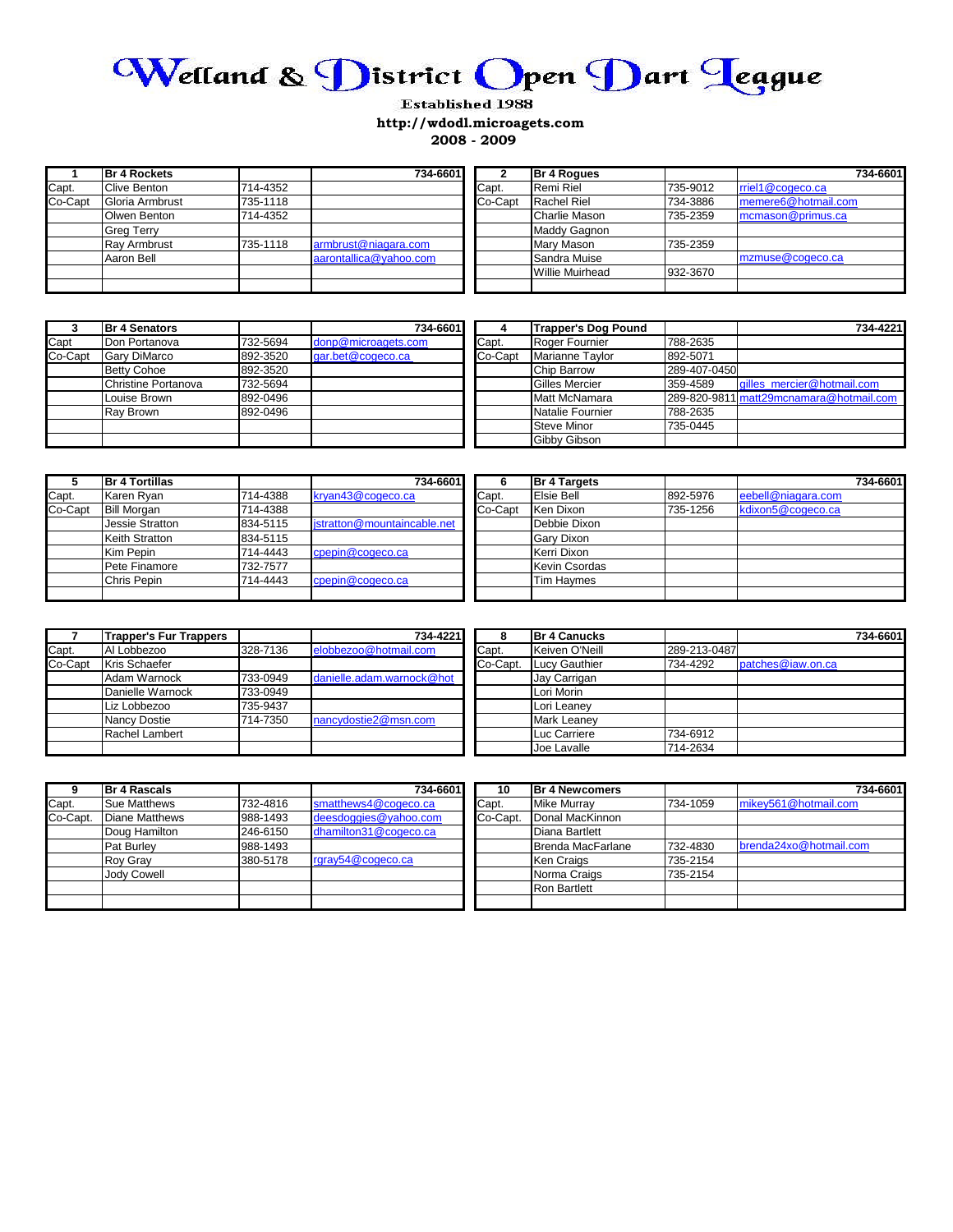## **http://wdodl.microagets.com 2008-2009 League Roster - Half & Half Numbers Welland & District Open Dart League**

| 1                       | Adam Warnock        | 38 | Louise Brown        |
|-------------------------|---------------------|----|---------------------|
| $\overline{2}$          | Al Lobbezoo         | 39 | Lucy Gauthier       |
| 3                       | <b>Betty Cohoe</b>  | 40 | Maddie Gagnon       |
| $\overline{\mathbf{4}}$ | <b>Bill Morgan</b>  | 41 | Marianne Taylor     |
| 5                       | Brenda MacFarlane   | 42 | Mark Leany          |
| $\overline{6}$          | Charlie Mason       | 43 | Mary Mason          |
| $\overline{7}$          | Chip Barrow         | 44 | Matt McNamara       |
| 8                       | Christine Portanova | 45 | Mike Murray         |
| $\boldsymbol{9}$        | Clive Benton        | 46 | <b>Nancy Dostie</b> |
| 10                      | Danielle Warnock    | 47 | Natalie Fournier    |
| 11                      | Dave Brooker        | 48 | Norma Craigs        |
| 12                      | Debbie Dixon        | 49 | Olwen Benton        |
| 13                      | Diana Bartlett      | 50 | Pat Burley          |
| 14                      | Diane Matthews      | 51 | Pete Finamore       |
| 15                      | Don Portanova       | 52 | Rachel Riel         |
| 16                      | Donal Mackenin      | 53 | Ray Armbrust        |
| 17                      | Doug Hamilton       | 54 | Ray Brown           |
| 18                      | Elsie Bell          | 55 | Remi Riel           |
| 19                      | Gary DiMarco        | 56 | Rene Lacourse       |
| 20                      | Gary Dixon          | 57 | Roger Fournier      |
| 21                      | Gil Mercier         | 58 | Ron Bartlett        |
| 22                      | Gloria Armbrust     | 59 | Roni Webb           |
| 23                      | <b>Greg Terry</b>   | 60 | Roy Gray            |
| 24                      | Jay Morin           | 61 | Sandra Muise        |
| 25                      | Jessie Stratton     | 62 | Stephen Minor       |
| 26                      | Karen Ryan          | 63 | Sue Matthews        |
| 27                      | Keith Stratton      | 64 | <b>Tim Haymes</b>   |
| 28                      | Keiven O'Neill      | 65 | Willie Muirhead     |
| 29                      | Ken Craigs          | 66 |                     |
| 30                      | Ken Dixon           | 67 |                     |
| 31                      | Kerri Dixon         | 68 |                     |
| 32                      | Kevin Csordas       | 69 |                     |
| 33                      | Kim Pepin           | 70 |                     |
| 34                      | Kris Schaefer       | 71 |                     |
| 35                      | Liz Lobbezoo        | 72 |                     |
| 36                      | Lori Leany          | 73 |                     |
| 37                      | Lorie Morin         | 74 |                     |
|                         |                     |    |                     |

| 38              | Louise Brown        |
|-----------------|---------------------|
| 39              | Lucy Gauthier       |
| 40              | Maddie Gagnon       |
| 41              | Marianne Taylor     |
| $\overline{42}$ | Mark Leany          |
| 43              | Mary Mason          |
| 44              | Matt McNamara       |
| 45              | Mike Murray         |
| 46              | <b>Nancy Dostie</b> |
| 47              | Natalie Fournier    |
| 48              | Norma Craigs        |
| 49              | Olwen Benton        |
| 50              | Pat Burley          |
| $\overline{51}$ | Pete Finamore       |
| $\overline{52}$ | <b>Rachel Riel</b>  |
| $\overline{53}$ | Ray Armbrust        |
| $\overline{54}$ | Ray Brown           |
| $\overline{55}$ | Remi Riel           |
| 56              | Rene Lacourse       |
| $\overline{57}$ | Roger Fournier      |
| 58              | <b>Ron Bartlett</b> |
| $\overline{59}$ | Roni Webb           |
| 60              | Roy Gray            |
| 61              | Sandra Muise        |
| 62              | Stephen Minor       |
| 63              | <b>Sue Matthews</b> |
| 64              | Tim Haymes          |
| 65              | Willie Muirhead     |
| 66              |                     |
| 67              |                     |
| 68              |                     |
| 69              |                     |
| 70              |                     |
| $\overline{71}$ |                     |
| $\overline{72}$ |                     |
| 73              |                     |
| $\overline{74}$ |                     |